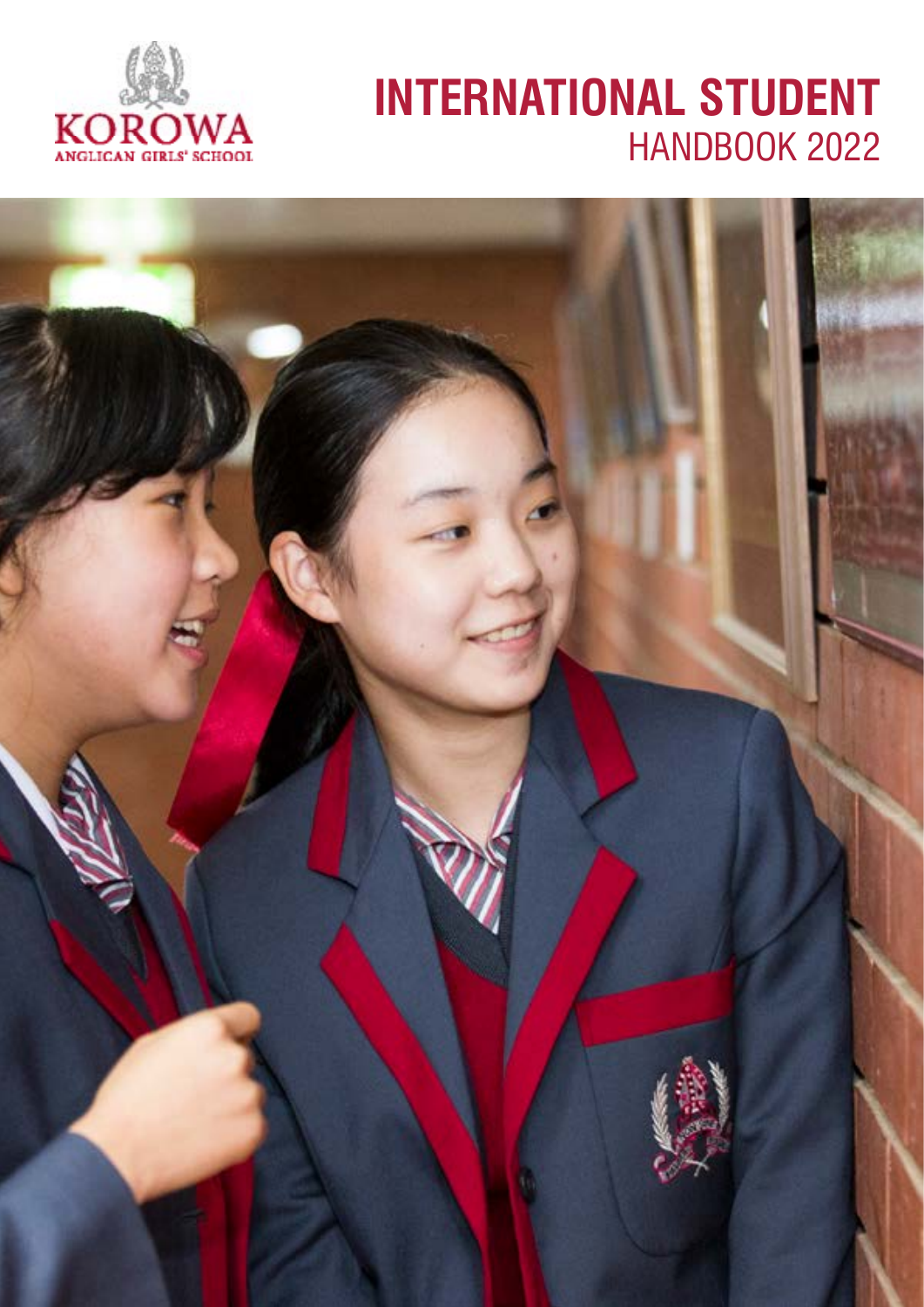# <span id="page-1-0"></span>**Contents**

| Welcome to Korowa                                | 3  | Student Advocates/Welfare Guardians              | 14 |
|--------------------------------------------------|----|--------------------------------------------------|----|
| <b>Essential Contacts</b>                        | 4  | Homestay                                         | 14 |
| Korowa Anglican Girls' School Mission and Values | 5  | Daily Attendance at School                       | 15 |
| Statement of Democratic Principles               | 6  | Student ID Cards                                 | 16 |
| About Korowa Anglican Girls' School              | 7  | SunSmart                                         | 16 |
| History and Tradition                            | 7  | <b>Term Dates</b>                                | 16 |
| School Motto                                     | 7  | Trips and Tours                                  | 16 |
| <b>School Crest</b>                              | 7  | <b>Uniform Expectations</b>                      | 16 |
| <b>School Gates</b>                              | 7  | Uniform Supplier                                 | 17 |
| Houses                                           | 7  | Valuable Items                                   | 17 |
| Principals                                       | 7  | Support and Welfare Services Available at Korowa | 18 |
| School Hours                                     | 8  | Need Help?                                       | 20 |
| School Services - Operating Hours                | 8  | Legal Services                                   | 21 |
| Absences                                         | 8  | Doctors, Hospitals and Emergencies               | 21 |
| <b>Term Dates</b>                                | 9  | School Diary                                     | 22 |
| <b>Child Protection</b>                          | 10 | Konnect                                          | 22 |
| <b>Class Parent Representatives</b>              | 11 | <b>Facilities and Resources</b>                  | 22 |
| Co-Curricular Opportunities                      | 11 | Room Code Guide - Reading your Timetable         | 22 |
| Communications                                   | 11 | Public Transport                                 | 23 |
| <b>Community Groups</b>                          | 13 | <b>Complaints and Appeals Procedure</b>          | 23 |
| Your Student Visa                                | 14 | Local Area Map                                   | 24 |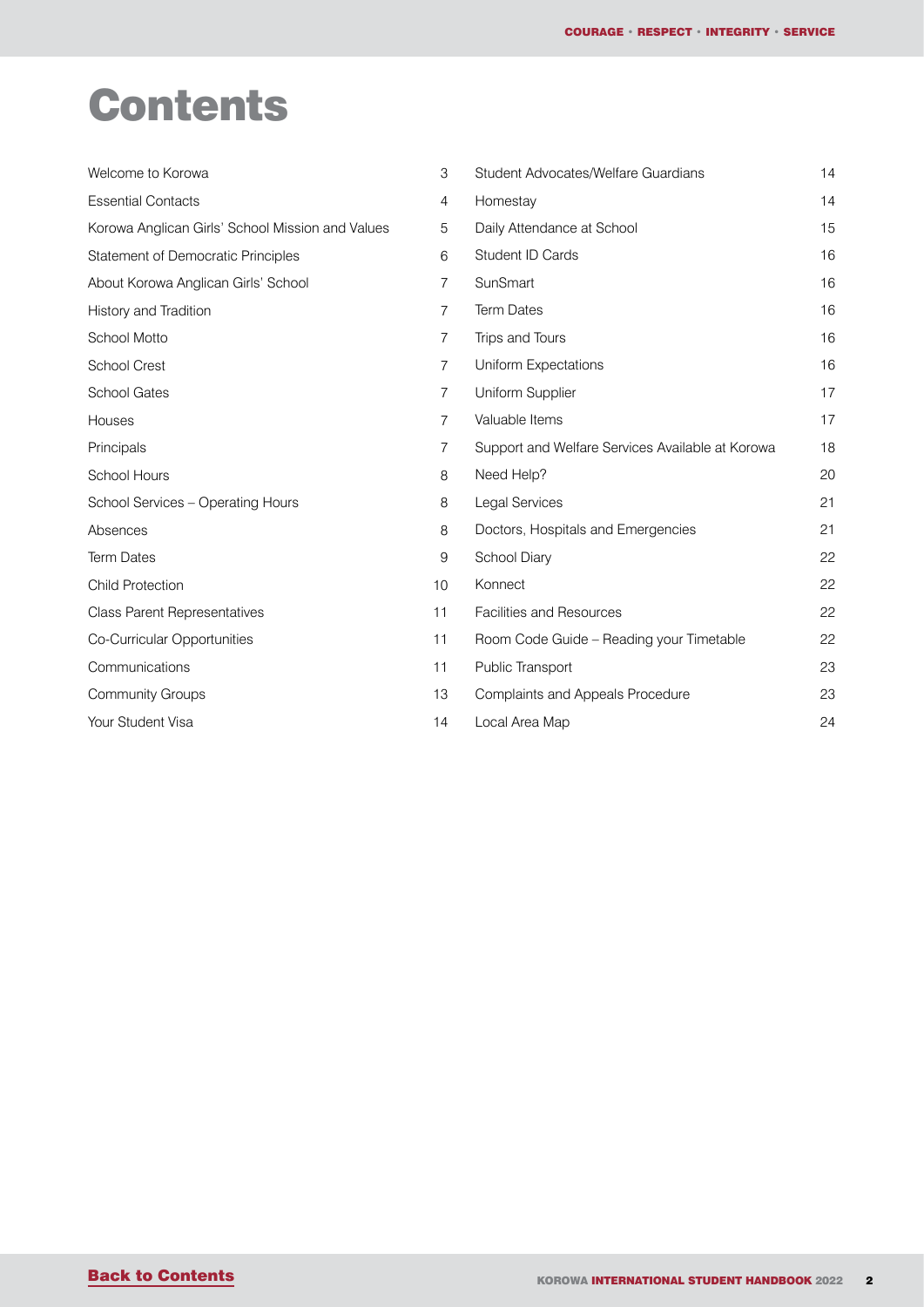# <span id="page-2-0"></span>Welcome to Korowa

## 'The world is at your fingertips; you just have to be conscious enough to realise it.' **– Joshua Rosenthal**

Korowa Anglican Girls' School provides a safe and supportive school community, with a proud history of welcoming girls from overseas. We offer a vast range of educational, musical, sporting and co-curricular opportunities for girls from Prep to Year 12.

We wish you a warm welcome.

This Handbook will provide important information for your transition to Korowa and can be referred to during the course of the year. If you need further assistance we are on hand to help you.

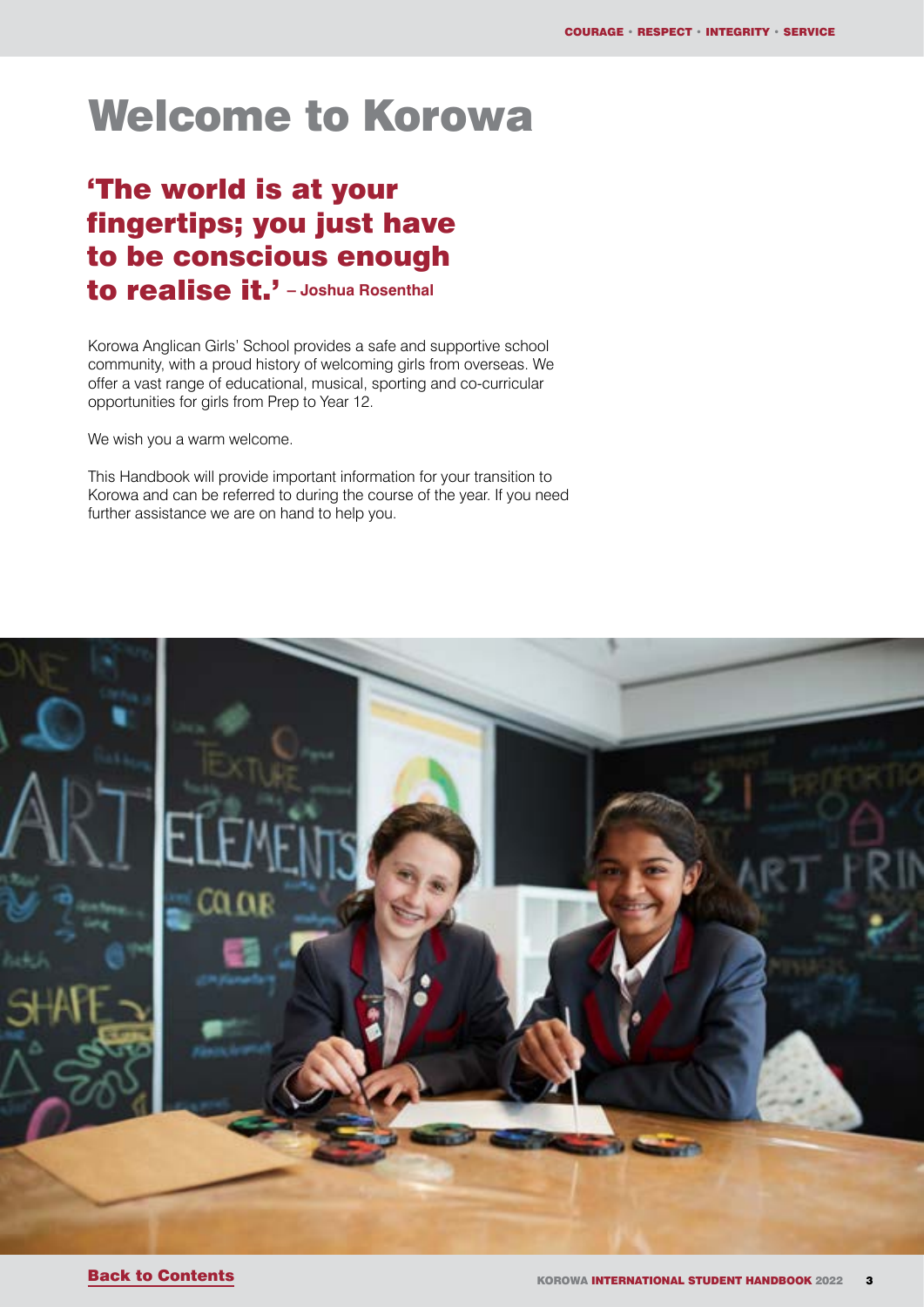# <span id="page-3-0"></span>Essential Contacts

**Reception** 03 8808 8888

**Student Services** 03 8808 8810

#### **Absences**

03 8808 8888 (option 1 for absences) absentees@korowa.vic.edu.au

**Interim Principal**

Narelle Umbers 03 8808 8804 numbers@korowa.vic.edu.au

**Deputy Principal** Liana Gooch 03 8808 8831

lgooch@korowa.vic.edu.au

#### **Director of Business**

Robert Konoroth 03 8808 8802 rkonoroth@korowa.vic.edu.au

#### **Director of People and Culture**

Susan Coates 03 8808 8811 scoates@korowa.vic.edu.au

**Head of Senior School** Karlie Stocker

03 8808 8887 kstocker@korowa.vic.edu.au

**Head of Junior School** 

Joanne Barker 03 8808 8844 jbarker@korowa.vic.edu.au

**Head of Learning** Nicola Devlin 03 8808 8906 ndevlin@korowa.vic.edu.au

**Director of Enrolments** Mandy Andrews 03 8808 8892 mandrews@korowa.vic.edu.au

**Director of Community Engagement** Sharyn Hanly 03 8808 8893

shanly@korowa.vic.edu.au

**Director of Marketing and Communications**

Jane Grlj 03 8808 8990 jgrilj@korowa.vic.edu.au

**Risk and Compliance Co-ordinator** 

Jill Forsyth 03 8808 8825 jforsyth@korowa.vic.edu.au

**Finance Manager**

Hayley Rogers 03 8808 8807 hrogers@korowa.vic.edu.au

#### **Alumni Manager**

Ian Robertson 03 8808 8833 irobertson@korowa.vic.edu

#### **Early Learning Centre**

**Co-ordinator** Andréa Werkmeister 03 8808 8844 awerkmeister@korowa.vic.edu.au

#### **Early Years Co-ordinator (Prep – Year 2)**

Kerry Irvine 03 8808 8844 kirvine@korowa.vic.edu.au

#### **Years 3 – 6 Co-ordinator**

Kate Banks 03 8808 8844 kbanks@korowa.vic.edu.au

#### **Head of Year 7**

Alicia Mein 03 8808 8911 amein@korowa.vic.edu.au

#### **Head of Year 8**

Elmarie Agenbag 03 8808 8928 eagenbag@korowa.vic.edu.au

#### **Head of Year 9**

Kate Tanner 03 8808 8988 ktanner@korowa.vic.edu.au

#### **Head of Year 10**

Shelby Versa 03 8808 8905 sversa@korowa.vic.edu.au **Head of Year 11**

Charlotte Lennie 03 8808 8924 clennie@korowa.vic.edu.au

**Head of Year 12**

Niki Cook 03 8808 8886 ncook@korowa.vic.edu.au

#### **International Student Co-ordinator**

Alexandra Jackson 03 8808 8826 ajackson@korowa.vic.edu.au

#### **Health Centre**

Brenda Linsell, School Nurse 03 8808 8865 blinsell@korowa.vic.edu.au

#### **School Psychologist**

Danielle Forjan 03 8808 8862 dforjan@korowa.vic.edu.au

**School Counsellor** Liz Spurling 03 8808 8854 lspurling@korowa.vic.edu.au

**School Chaplain**

Kirsten Winkett 03 8808 8858 kwinkett@korowa.vic.edu.au

**IT Services** 03 8808 8816 itservices@korowa.vic.edu.au

**Learning Support Co-ordinator** Shannon Whithouse 03 8808 8824 swhithouse@korowa.vic.edu.au

#### **Careers Counsellor**

Louise Blennerhassett 8808 8819 lblennerhassett@korowa.vic.edu.au

**Essential Links** https://www.korowa.vic.edu.au/page/ parent-portal/current-parents/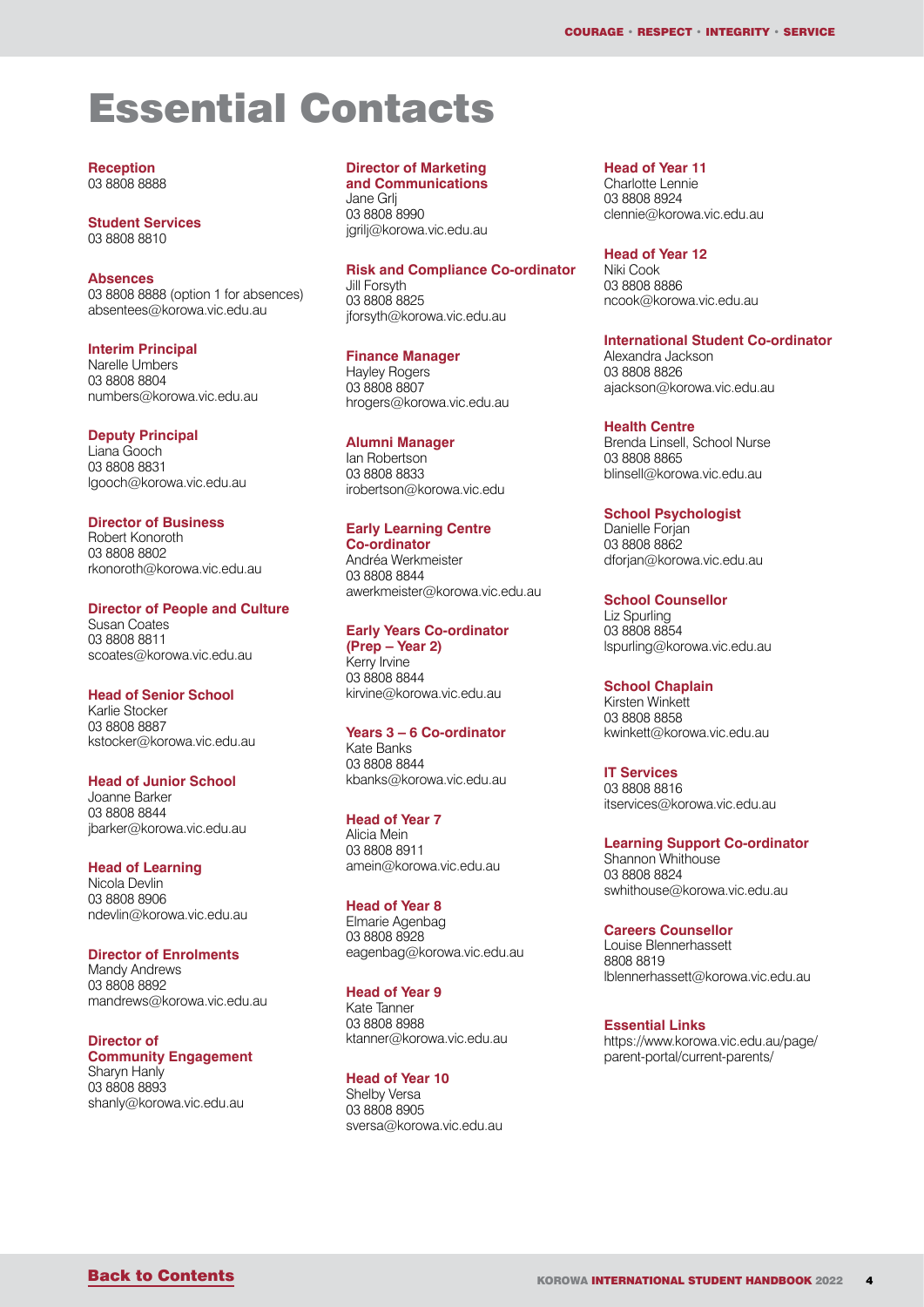# <span id="page-4-0"></span>Korowa Anglican Girls' School Mission and Values

# OUR MISSION

Our purpose is to develop self-aware, confident and capable young women who understand their responsibility and capacity to influence the world in a positive way.

# OUR VALUES

Our values guide every decision we make, and are the standards to which we hold ourselves accountable. These are;

**Courage** to strive for success in learning and life

**Respect** for Anglican values that promote authentic social responsibility

**Integrity** in our conduct, relationships and leadership

**Service** to our local, national and international communities

## OUR GUIDING PRINCIPLES

In seeking to achieve our purpose, we are committed to ensuring:

- A culture that encourages the breadth of character and the values that equip our girls to meet the opportunity and challenges of our world and make the most of the future
- Academic excellence with a meaningful journey of rich, diverse, future focused and holistic learning experiences
- Staff who are supported to develop the expertise and commitment to add significant value to the capacity of our girls to enjoy their learning and embark on their chosen pathways beyond school with success
- A whole School community strengthened by enduring relationships of trust and a shared vision of what Korowa might become and how it might contribute nationally and internationally
- Facilities that enhance the quality of our girls' education and draw us together in celebration and achievement

# OUR STRATEGY

Korowa will provide:

- The **place** to connect
- The **challenge** to learn
- The **opportunity** to excel

### OUR EXPECTATIONS

 At Korowa, we believe in the power of Kindness and the Values of Courage, Respect, Integrity and Service. We expect our girls to be Brave, Respectful, Honest, Generous and above all Kind.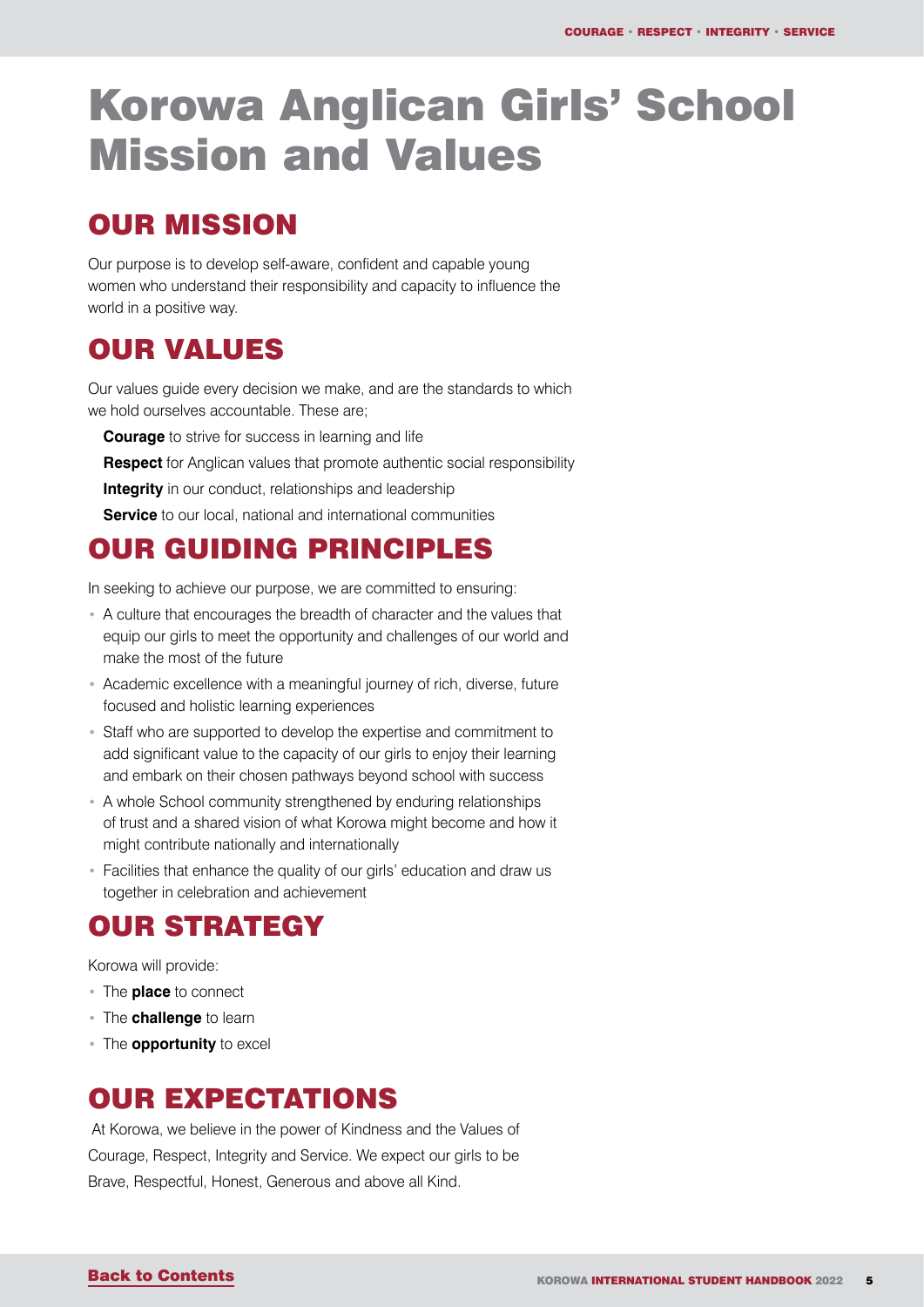# <span id="page-5-0"></span>Statement of Democratic Principles

The VRQA Minimum Standards for School Registration includes a standard concerning the school's adherence to Australian democratic principles and practice.

This standard is as follows:

*The programs of, and teaching in, a school must support and promote the principles and practice of Australian democracy, including a commitment to:*

- *• elected Government;*
- *• the rule of law;*
- *• equal rights for all before the law;*
- *• freedom of religion;*
- *• freedom of speech and association;*
- *• the values of openness and tolerance.*

Korowa Anglican Girls' School is committed to the principles of a liberal democracy We believe in an accountable, democratically elected government.

- We respect and observe the rule of law, and believe that no person is above the law.
- We believe in equal rights for all before the law, regardless of race, ethnicity, religion, sexuality, gender or other attributes.
- We believe not only in the freedom of religion, but also the need to practice tolerance and understanding of others' beliefs.
- We believe in the value of freedom of speech and freedom of association, but also acknowledge that we have the responsibility not to abuse this freedom.
- We believe in the values of openness and tolerance, and value and respect all members of the school community regardless of background.

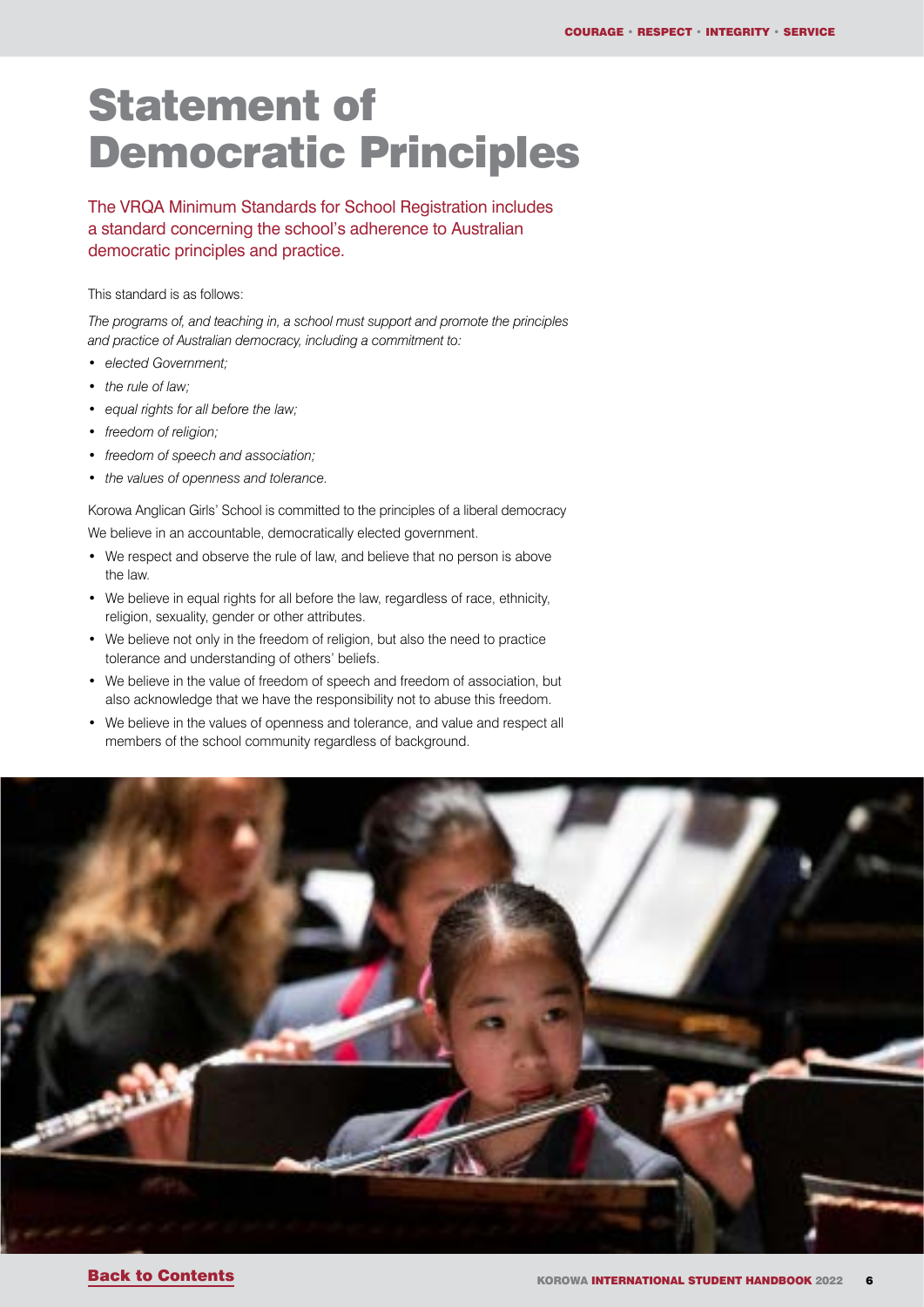# <span id="page-6-0"></span>About Korowa Anglican Girls' School

## History and Tradition

Korowa Anglican Girls' School was founded in 1890 through the foresight of Mrs Henrietta Akehurst who sought to create an outstanding educational experience for girls.

## School Motto

The Latin school motto, 'Palma Non Sine Pulvere', has been in use since 1908 and is a quote from Roman Poet, Horace. It directly translates to 'no palms without dust', referring to the prize of palms or a wreath awarded to winners of chariot races. In a modern context, it means 'no reward without effort'. This phrase is the grounding of Korowa's identity as we prize 'effort' and celebrate achievement.

# School Crest

Korowa's school crest is a symbolic representation of both our past and our future. The current version has been in use since 1920. The palm leaves are a symbol of celebration and victory and were also a feature of the school gardens before the move to 'Ranfurlie' in 1914. The Archbishop's mitre featured in the centre of the crest symbolises Korowa's association with the Anglican Church.

# School Gates

Dedicated in 1938, Korowa's iconic entrance gates have welcomed more than 10,000 students. The wrought iron school gates were purchased by the Parents' Association for 40 pounds in 1936.

### **Houses**

Korowa is a place to connect and we encourage a sense of belonging in our School. Students become part of one of our four 'houses' which act as their School family.

### **Akehurst – Grey**

Named in honour of Miss Ethel Akehurst, our second Principal and daughter of our founder. This was the last house to be established in 1933.

### **Clarke – Pink**

Named in honour of Dr Lowther Clarke, former Archbishop of Melbourne, who was responsible for the inauguration of Korowa as a Church of England Grammar School. This house was established in 1924.

### **Jamieson – Blue**

Named in honour of Miss Jean Jamieson MA, a former Senior Mistress of Staff. This house was established in  $1024$ 

### **Wilkinson – Cherry**

Named in honour of Miss Wanda Wilkinson,a former Head Prefect and later a member of staff. This house was established in 1924.

### **Principals**

| $1899 - 1905$  | Mrs Henrietta Akehurst      |
|----------------|-----------------------------|
| $1905 - 1926$  | Miss Fthel Akehurst         |
| $1927 - 1929$  | Mrs Enid Eastman            |
| $1930 - 1949$  | Miss Margaret Dickson       |
| $1950 - 1969$  | Miss Beatrice Guyett        |
| $1970 - 1990$  | Miss Margaret McPherson     |
| $1991 - 2003$  | Dr Roslyn Otzen             |
| $2003 - 2015$  | Mrs Christine Jenkins       |
| 2016 - 2021    | Mrs Helen Carmody           |
| 2022 – present | Ms Narelle Umbers (Interim) |
|                |                             |

At Korowa, students journey through the following phases of learning:

- Junior School: Early Learning Centre, Prep Year 2, Years  $3-6$
- Senior School: Cripps Years (Years 7 and 8), Senior Years (Years 9 –12)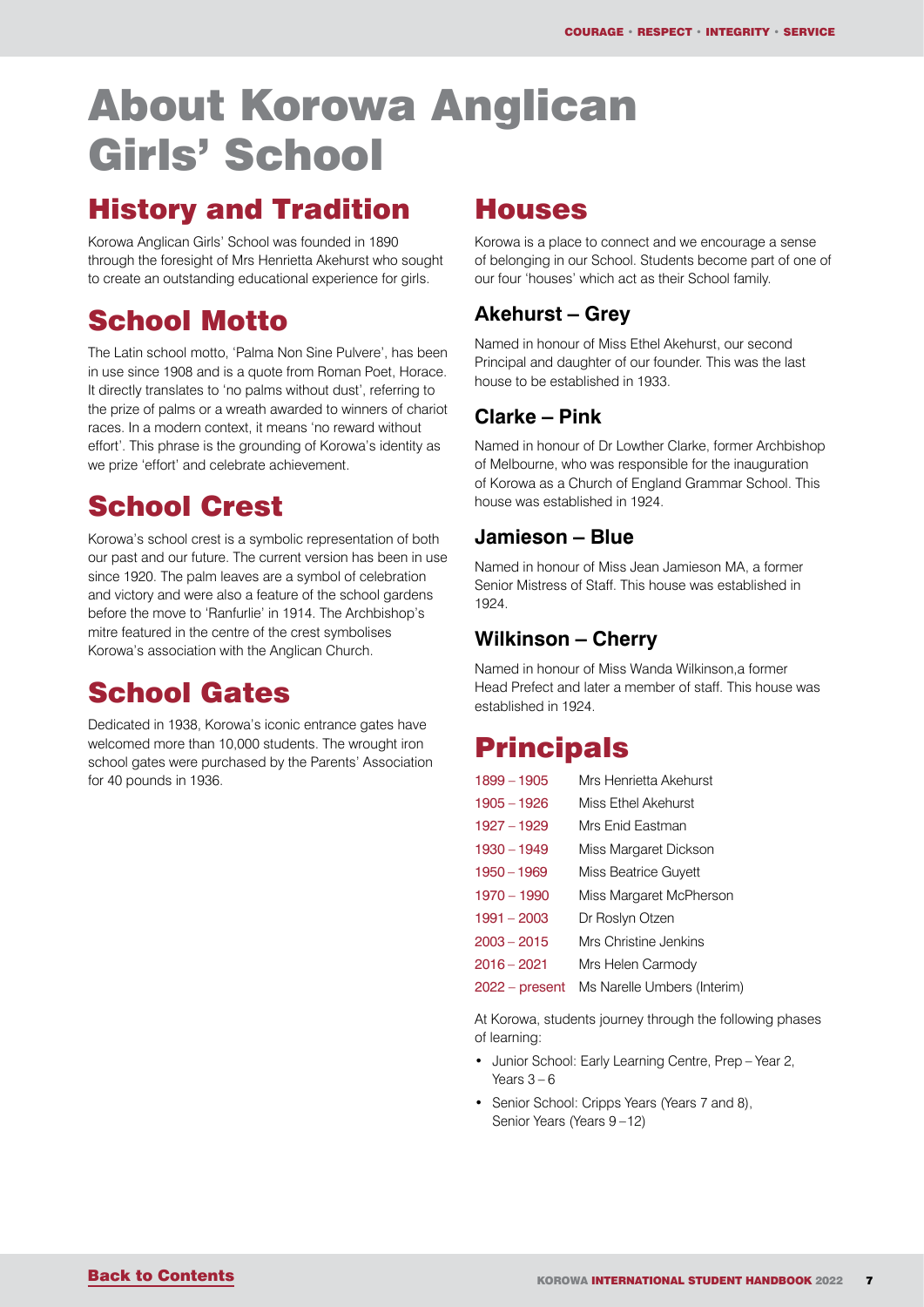## <span id="page-7-0"></span>School Hours

| FI C            |                      |
|-----------------|----------------------|
| School Opens    | 7.30am - Before Care |
| Drop Off        | From 8.30am          |
| School Finishes | 2.50pm               |

| Prep - Year 6                                  |         | <b>Years 7 - 12</b>                           |         |
|------------------------------------------------|---------|-----------------------------------------------|---------|
| Period 1<br>(School Commences for Prep-Year 6) | 8.20am  | Period 1<br>(School Commences for Years 7-12) | 8.20am  |
| Period 2                                       | 9.15am  | Period 2                                      | 9.15am  |
| Recess                                         | 10.10am | Recess                                        | 10.10am |
| Period 3                                       | 10.35am | Period 3                                      | 10.35am |
| Period 4                                       | 11.30am | Period 4                                      | 11.30am |
| Lunch                                          | 12.25pm | Lunch                                         | 12.25pm |
| Period 5                                       | 1.25pm  | Period 5                                      | 1.25pm  |
| Period 6                                       | 2.20pm  | Period 6                                      | 2.20pm  |
| <b>School Finishes</b>                         | 3.15pm  | <b>School Finishes</b>                        | 3.15pm  |

## School Services – Operating Hours

| Junior School Reception (ELC - Year 6)                                                                                                       | Monday - Friday             | $8.00am - 4.00pm$                      |
|----------------------------------------------------------------------------------------------------------------------------------------------|-----------------------------|----------------------------------------|
| <b>Student Services (Years 7-12)</b>                                                                                                         | Monday - Friday             | $8.00am - 4.00pm$                      |
| <b>Senior School Learning Commons</b>                                                                                                        | Monday - Thursday<br>Friday | $8.00am - 6.00pm$<br>$8.00am - 4.00pm$ |
| Homework Hub (Years 4-8)                                                                                                                     | Monday – Thursday           | $3.30$ pm $- 6.00$ pm                  |
| <b>Health Centre</b>                                                                                                                         | Monday – Friday             | $8.30am - 3.30pm$                      |
| <b>IT Services Help Desk</b><br>Students are encouraged to visit IT Services during non-class time, unless urgent<br>assistance is required. | Monday - Friday             | $8.00am - 4.00pm$                      |
| Before School Care (ELC - Year 6)                                                                                                            | Monday - Friday             | 7.30am to start of<br>school day       |

### Absences

Students across the School are expected to attend all lessons and activities. Parents should notify the School before 9.00am, if a student is to be absent from School.

| Junior School (ELC - Year 6)   | 8808 8844                         |
|--------------------------------|-----------------------------------|
| Reception (Years $7 - 12$ )    | 8808 8888 (Option 1 for absences) |
| Absentee email (ELC – Year 12) | absentees@korowa.vic.edu.au       |

In the case of an unexplained absence, the School will send an SMS message to the parent or guardian.

Students requesting permission for an extended absence must submit a written request from their parents to the Principal.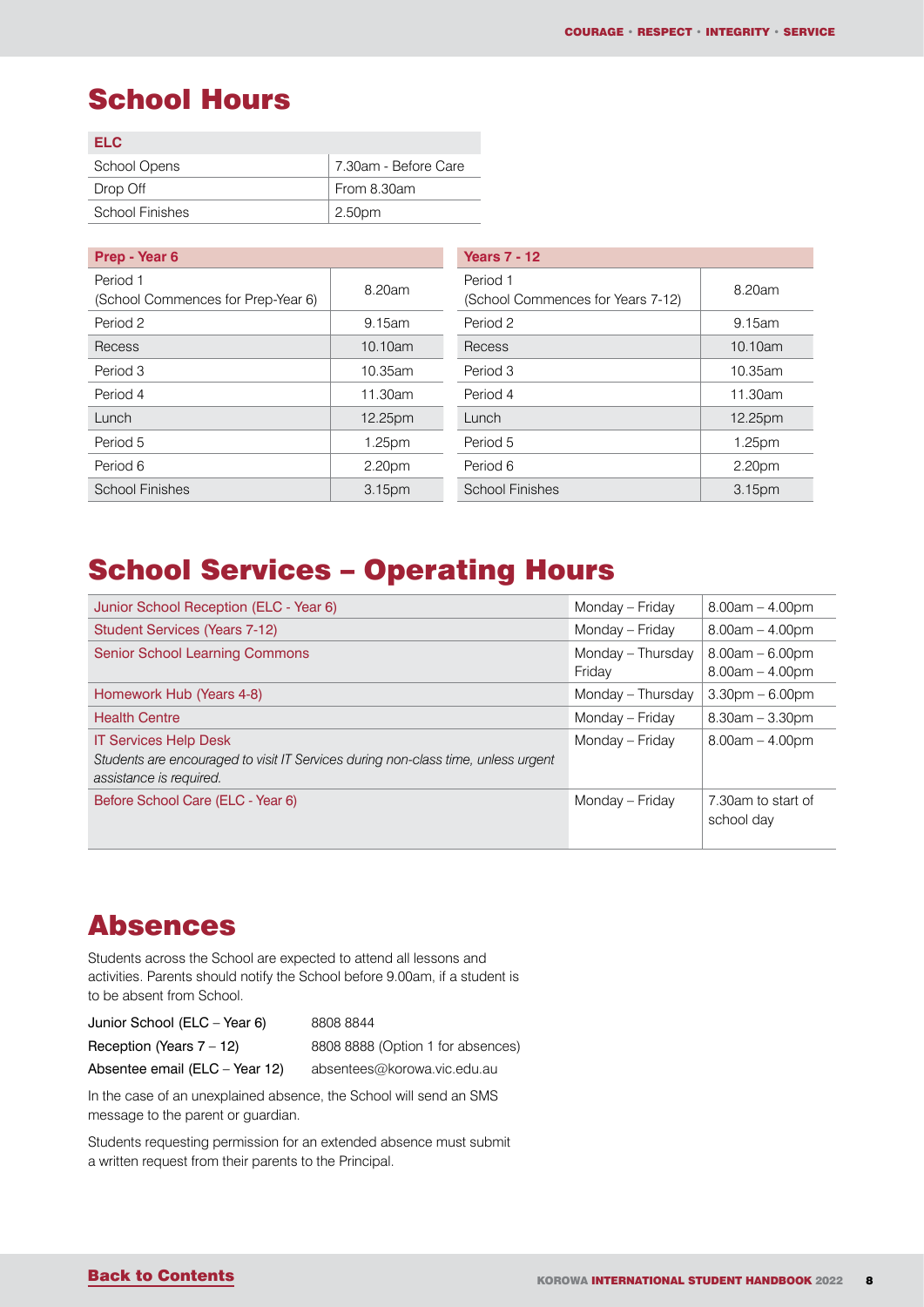# <span id="page-8-0"></span>Term Dates

| <b>TERM1</b>                                                    |                           |
|-----------------------------------------------------------------|---------------------------|
| Australia Day Holiday                                           | Wednesday 26 January 2022 |
| Staff Day                                                       | Thursday 27 January 2022  |
| Staff Day                                                       | Friday 28 January 2022    |
| Staff Day                                                       | Monday 31 January 2022    |
| Year 7 Orientation Day and New Students Years 8 -11<br>Commence | Monday 31 January 2022    |
| All Students Commence                                           | Tuesday 1 February 2022   |
| Labour Day                                                      | Monday 14 March 2022      |
| Term 1 Concludes                                                | Friday 8 April 2022       |
| Good Friday                                                     | Friday 15 April 2022      |
| Easter Saturday                                                 | Saturday 16 April 2022    |
| Easter Monday                                                   | Monday 18 April 2022      |
| Easter Tuesday                                                  | Tuesday 19 April 2022     |
| <b>TERM2</b>                                                    |                           |
| ANZAC Day                                                       | Monday 25 April 2022      |
| <b>Staff Commence</b>                                           | Tuesday 26 April 2022     |
| <b>Students Commence</b>                                        | Wednesday 27 April 2022   |
| Whole School Assessment Day                                     | Friday 10 June 2022       |
| Queen's Birthday                                                | Monday 13 June 2022       |
| Term 2 Concludes                                                | Friday 24 June 2022       |
| <b>TERM3</b>                                                    |                           |
| <b>Staff Commence</b>                                           | Monday 18 July 2022       |
| <b>Students Commence</b>                                        | Tuesday 19 July 2022      |
| Mid-Term Break                                                  | Friday 19 August 2022     |
| Term 3 Concludes                                                | Friday 16 September 2022  |
| <b>TERM4</b>                                                    |                           |
| <b>Staff Commence</b>                                           | Monday 3 October 2022     |
| <b>Students Commence</b>                                        | Tuesday 4 October 2022    |
| Mid-Term Break                                                  | Monday 31 October 2022    |
| Melbourne Cup Day                                               | Tuesday 1 November 2022   |
| Whole School Assessment Day                                     | Friday 18 November 2022   |
| Term 4 Concludes                                                | Friday 9 December 2022    |
| <b>Teaching Staff Conclude</b>                                  | Tuesday 13 December 2022  |

All the important dates for the year are listed in your School Diary. Please be very clear on dates for exams, SACs etc. You can also access the full School Calendar online. We will show you how to do this when you commence.

Please make sure you and your parents are aware of these term dates. You must be at School on these dates. Any additional holidays must be applied for in writing and approved by the Principal.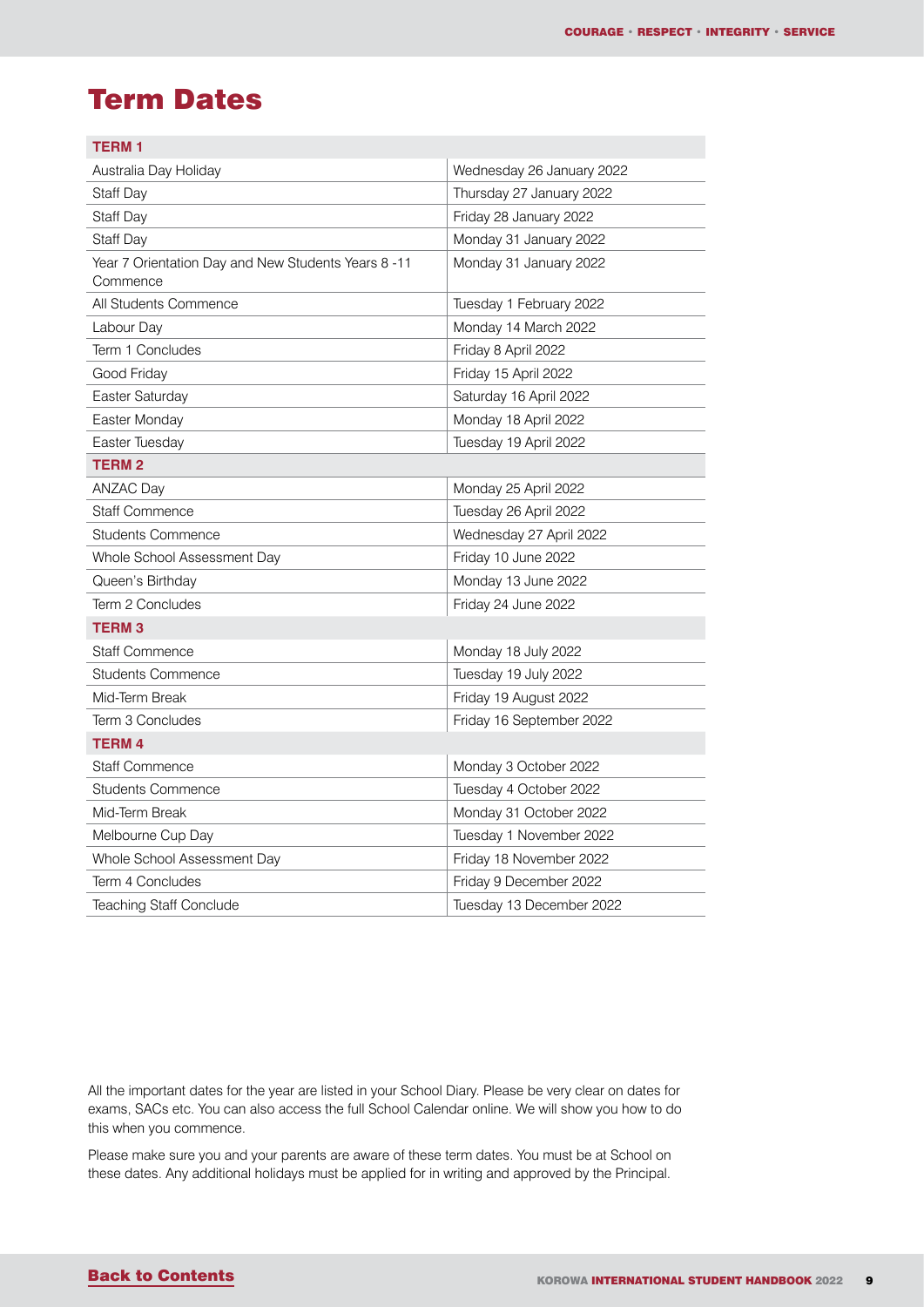### <span id="page-9-0"></span>Child Protection

#### **Korowa – A Safe Environment For Everyone**

Korowa Anglican Girls' School is a Child Safe School. We have a zero tolerance stance on child abuse and are committed to protecting all children from all forms of abuse. We are clear about our behavioural expectations of every person in our community. The information below is shared with all students in a range of fora, including the School Diary.

Korowa's Child Protection Program Handbook is available at: https://www.korowa.vic.edu.au/page/about/child-safe-school/

The Child Protection and Safety Policy can be downloaded from that website.

#### **What Do I Do If I Am Feeling Unsafe At School?**

If you are feeling unsafe or have any concerns for your safety or that of a fellow student whilst at School, on an excursion or camp, or when participating in any online activities, you should immediately discuss the matter with your parents or any member of the Korowa staff that you feel comfortable.

The staff member will need to document the conversation and will ask whether you are comfortable with them involving the School Counsellor or another Korowa Child Protection Officer in the conversation.

Korowa's Child Protection Officers are:

- The School Counsellor; and
- The Risk and Compliance Coordinator; and
- The School Chaplain

The Korowa staff member (together with the Child Protection Officer, where you have agreed to them being present) will discuss the matter with you and will document the conversation.

If a Child Protection Officer was not involved in the initial conversation, the staff member will then report directly to one of the Child Protection Officers.

#### **What Will Korowa Do In Response To Your Report?**

The Korowa staff involved will:

- Ensure that they accurately document your concerns;
- Ensure the matter is handled sensitively and in a confidential manner; and
- Take steps to protect you from further harm.

Korowa has clear behavioural expectations from all our staff and all adults who may interact with you. If you have any concerns, please ensure you speak to your parents, or contact a Korowa staff member you are comfortable with.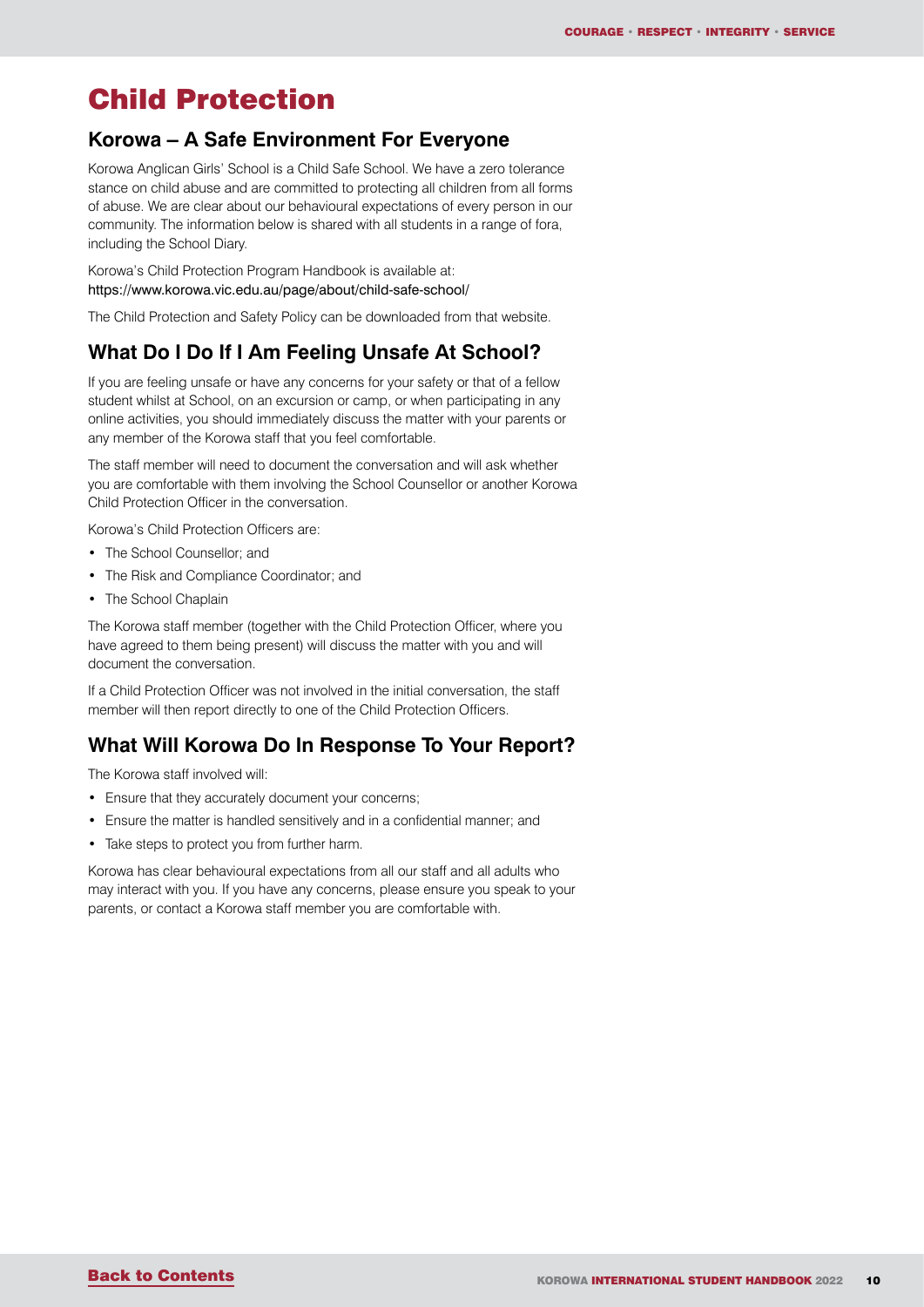### <span id="page-10-0"></span>Class Parent Representatives

Class Parent Representatives are parent volunteers who nominate themselves as a point of contact for families in your child's year level. The role involves making families feel welcome, included and connected. Everyone can apply to be a Class Parent Representative in their child's year level. Please express your interest by contacting Sharyn Hanly, Director of Community Engagement, on 8808 8893 or shanly@korowa.vic.edu.au

# Co-Curricular Opportunities

At Korowa we are very proud of the diverse range of opportunities on offer for students to develop and extend their talents. More information regarding these activities can be found on the School Website.

### Communications

#### **Parent Communications**

The School utilises several different methods to communicate with parents:

- Phone and email
- School Stream Korowa's mobile app for news, notices and notifications. For the most timely notifications, please use the School Stream app. Download Now from the App Store

https://www.schoolstream.com.au/download/?school=Korowa+Anglican+Gi rls%27+School&school-url=https%3A%2F%2Fkorowa.myschoolstream.net

• A fortnightly Digital Magazine provides an overview from the Heads of School and important announcements

### **Operoo**

Operoo is Korowa's primary source for capturing medical information and obtaining permission for excursions, camps and other programs. Operoo can be accessed and updated via a web browser or the app for iOS or Android devices. Our experience is that the app is the easiest way for parents to utilise Operoo. Every student requires a Operoo profile and this should be created and maintained by her parent/guardian. If you would like to learn more about Operoo, please visit www.operoo.com

### **Anaphylaxis, Asthma and Allergy Management Plans**

When creating your daughter's Operoo Profile you will also need to share with the School any relevant Anaphylaxis, Asthma or Allergy Management Plans. Please note that both the Asthma Foundation and the Australasian Society of Clinical Immunology and Allergy Limited (ASCIA) have updated their Asthma and Anaphylaxis/Allergic Reaction treatment plans respectively. In particular, ASCIA now has different types of treatment plans for Anaphylaxis and Allergic Reactions. Please ensure that you provide the School with the most appropriate plan, signed by your medical practitioner.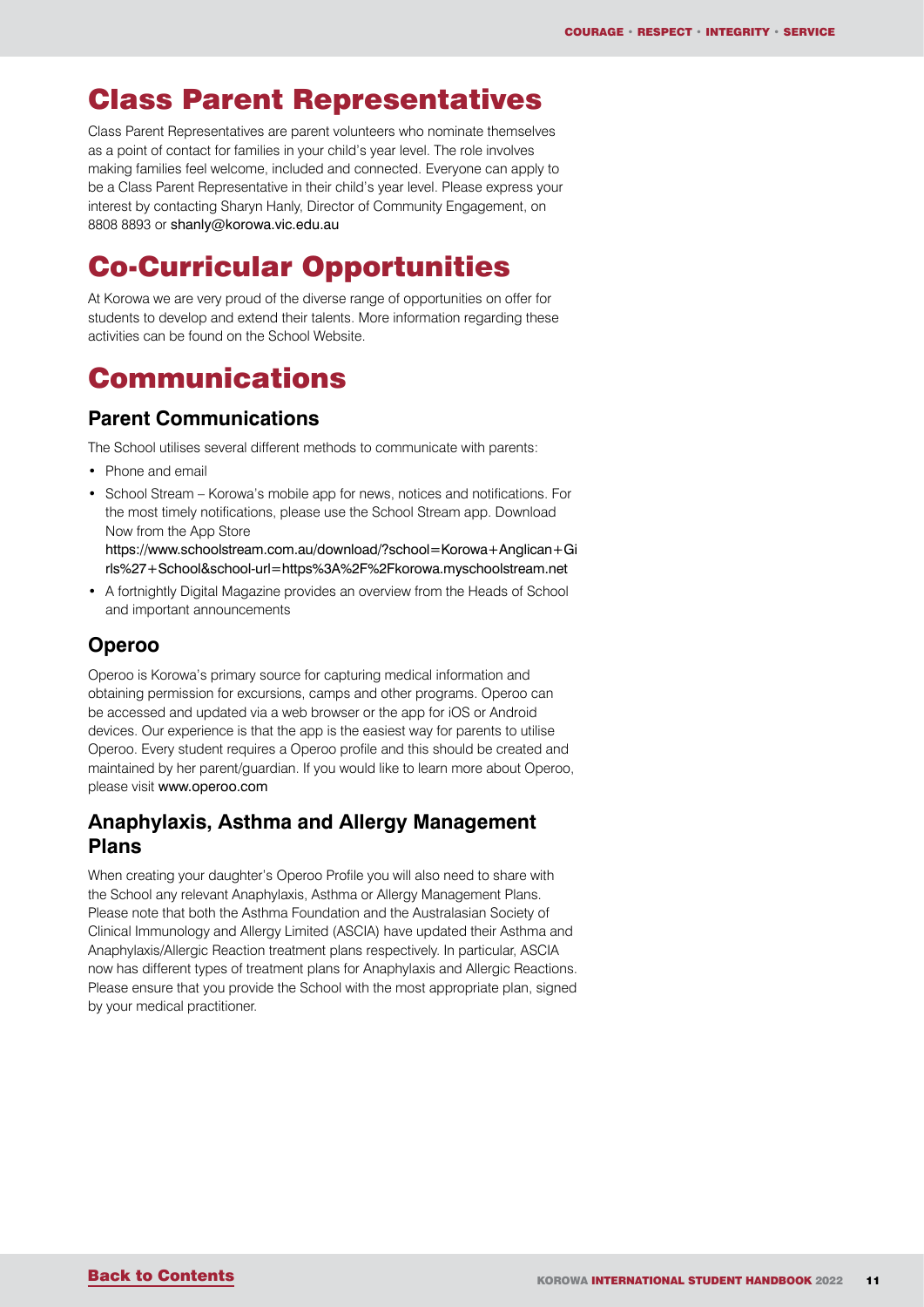#### **Konnect**

Konnect, Korowa's Learning Management System, is a comprehensive online, interactive teaching and learning environment, and the primary source of online communication between the School and students. Parents are encouraged to access Konnect regularly, to access information shared by the School.

https://konnect.korowa.vic.edu.au

#### **Parent Information Sessions**

Parents are invited to a range of Parent Information Evenings throughout the course of the year, which cover such topics as subject selection; Experiential Learning Programs; Pop Up Parenting Sessions; and, transitioning to a new phase of learning. These events are listed in the School calendar and parents are sent invitations prior to the event.

### **Contacting the School**

If the student is in Junior School, the parents/guardians may contact their daughter's class teacher or specialist teacher via the Junior School Reception by telephone on 8808 8844 if they have any concerns. They should also contact Junior School Reception if they wish to make an appointment with the Head of Junior School.

If the student is in Senior School, the parent may contact their daughter's Head of Year if they have any concerns. Students Services can also be contacted by telephone 8808 8810, for any general questions.

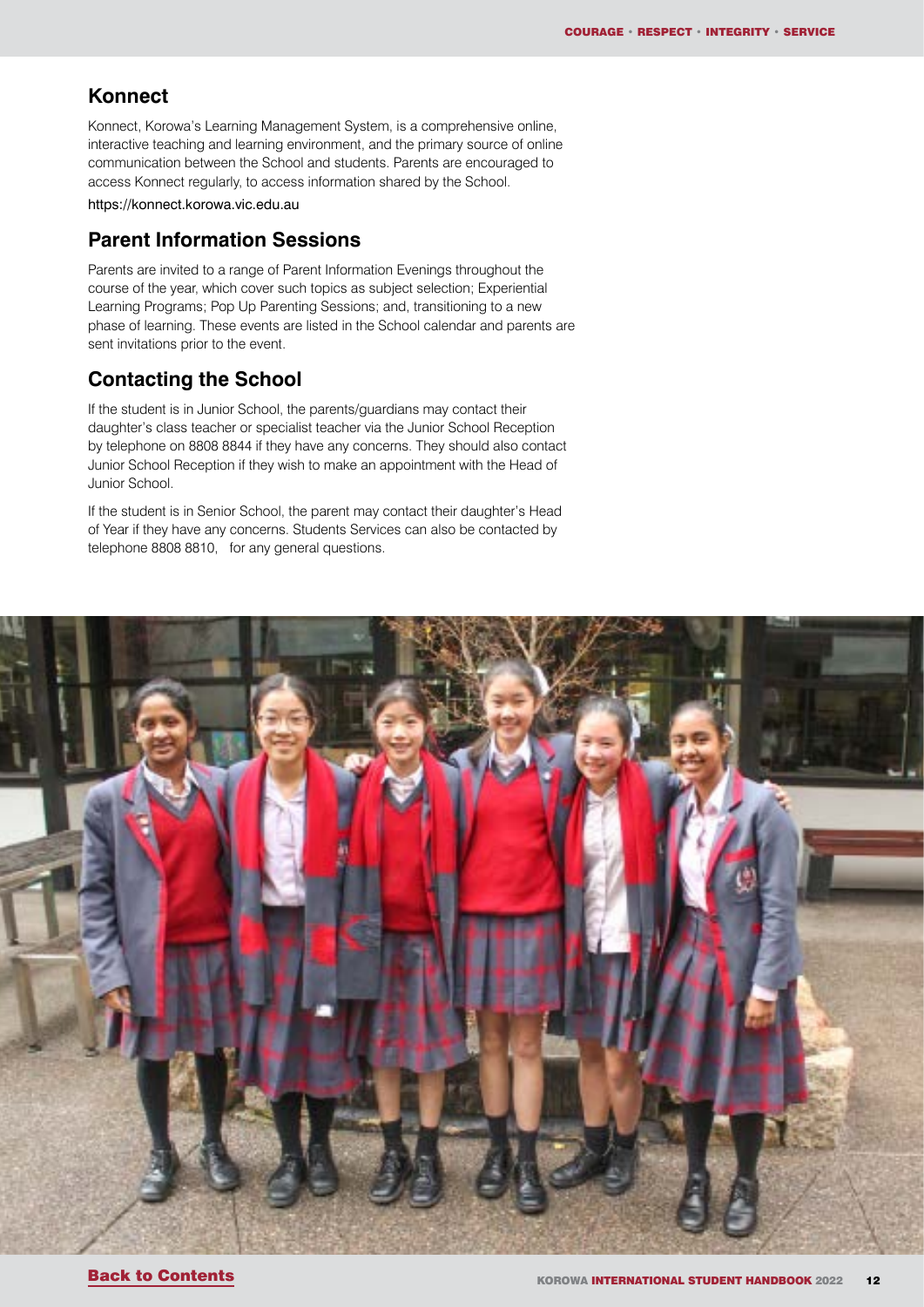# <span id="page-12-0"></span>Community Groups

### **The Korovian Club**

Upon leaving school, Korowa students become a life members of the Korovian Club. The Club's committee meets monthly and members represent a wide range of year groups and eras. All Korovians are welcome to attend these meetings. The Club holds functions during the year, most notably the extensive reunion program. The aim of the Korovian Club is to maintain a connection with fellow Korovians and the School. In addition, the Korovian Club generously supports the School. Korovians are also invited to act as mentors or as guest speakers at school events.

If you would like more information about the Club or would like to join the committee, please contact Helen Tope, Korovian Club President via email: korovian.club@gmail.com

For information about reunions and events; to let us know your news; or to update your details, on our records, please contact Ian Robertson, Alumni Manager, on irobertson@ korowa.vic.edu.au

### **Korowa Friendship Groups**

Parents can make new friends and grow the Korowa community through the many Friendship groups that currently exist. They include:

- Friends of Rowing
- Friends of Snowsports
- Friends of the Arts
- Friends of Junior School
- Friends of Netball
- Friends of Basketball
- Korowa Dad's group
- Korowa Friendship group
- Class Representatives

If you would like more information, please contact Sharyn Hanly, Director of Community Engagement, on 8808 8893 or shanly@korowa.vic.edu.au

#### **The School Council**

The School Council provides the formal leadership of the strategic framework, and provides long-term direction to conform to a strategic plan.

The School Council also provides loyal but critical support for the School Executive, led by the Principal. Its role is to govern the School, but is not involved in its day-to-day management. It is the School Executive's role to manage the School in accordance with the strategic goals set by the School Council and under its direction. The School Council does not have a management function.

The School Council has overall responsibility to ensure that the School is well-managed and that its operations are successful. It must do all things necessary to ensure that the School meets its objects as set out in the School's Constitution.

The School Council is:

- Stuart Major, Chair (Current Parent)
- Kathy Kings (Korovian)
- Narelle Umbers (Principal of Korowa)
- Karrie Long (Korovian and Current Parent)
- Ross Milton (Current Parent)
- Megan Pepper (Korovian)
- Catherine Robson (Current Parent)
- Craig Whalen (Current Parent)
- Joanne Chin (Korovian)
- Gail James (Current Parent)
- Robert Konoroth, Company Secretary (Director of Business of Korowa)

#### **The Korowa Foundation Limited**

Formed in 1990, The Korowa Foundation Limited aims to preserve and enrich the ideals established by the School through a range of fundraising initiatives across the entire Korowa Community.

These activities support ongoing major capital works projects, scholarships and bursaries as well as ensuring high-quality educational, sports and arts resources are available to all students. To date, the Korowa Foundation has assisted in the School raising significant additional funding, improving the experience for Korowa students.

These generous financial contributions provide ongoing support for initiatives not covered by School fees or Government funding. The School must constantly evolve to keep pace with a changing world and demanding educational environment and many of the present facilities in the School have been made possible by the philanthropic generosity of the Korowa community in the past.

The Foundation's Directors are:

- Sandra Ivory, Chair (Korovian)
- Narelle Umbers (Interim Principal of Korowa)
- Margaret Hill (Korovian)
- John Carson (Past Parent)
- Kent Sutherland (Current Parent)

For more information on how you can support the Foundation, please contact Ian Robertson, Alumni Manager on irobertson@ korowa.vic.edu.au

#### **The Jessie Patrick Bequest Society**

The Jessie Patrick Bequest Society was established to recognise the special commitment of Korovians and friends who have listed Korowa Anglican Girls' School as a beneficiary in their Will. Named after the first student to enrol at Korowa, the Jessie Patrick Bequest Society provides the School with an opportunity to honour and thank these benefactors during their lifetime.

For more information about leaving a bequest to Korowa or to arrange a confidential conversation with the Interim Principal, Narelle Umbers, please contact Ian Robertson, Alumni Manager, on irobertson@korowa.vic.edu.au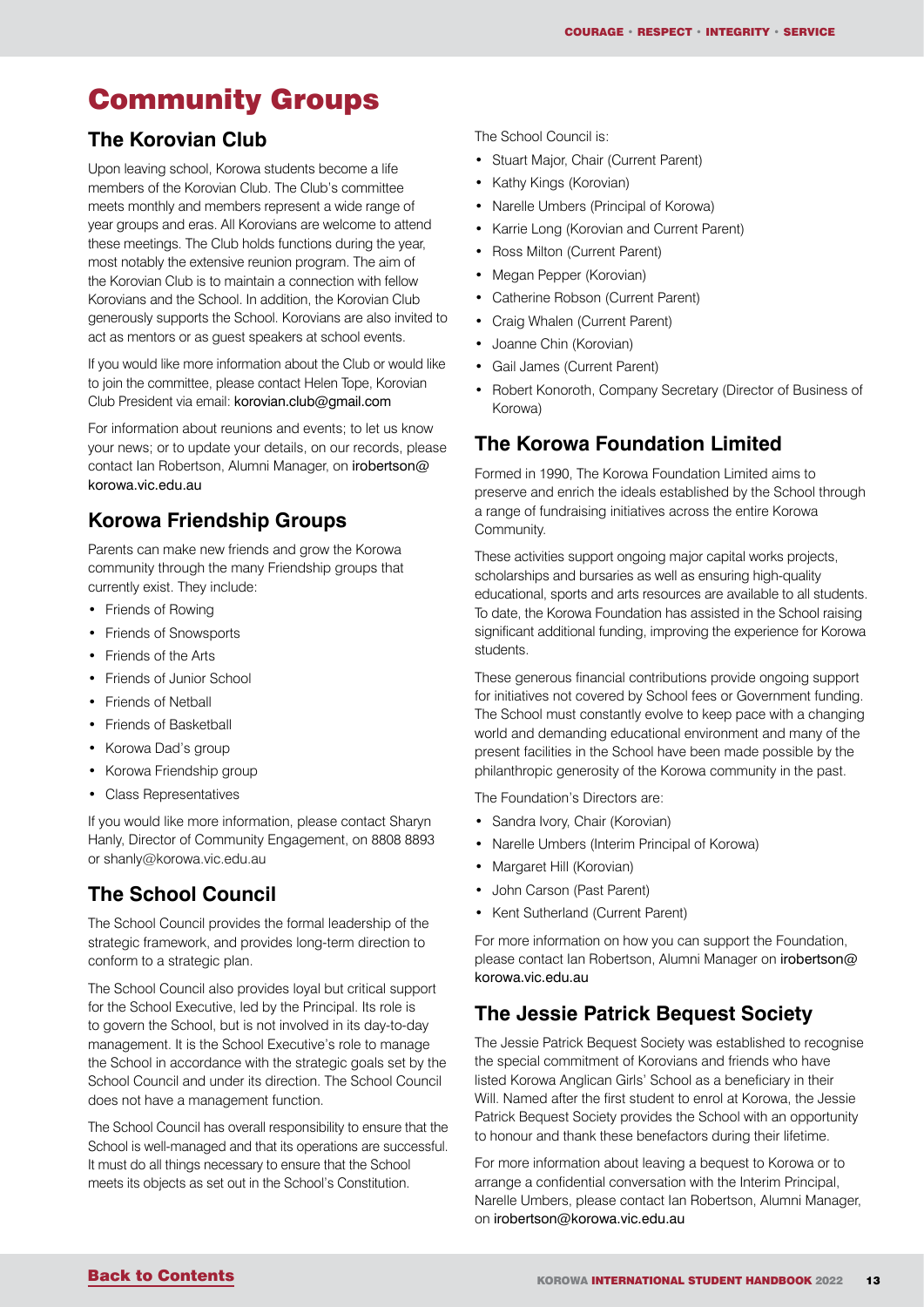### <span id="page-13-0"></span>Your Student Visa

As a holder of a student visa, it is important you understand that Korowa will monitor your visa conditions and is responsible for reporting any breaches of these conditions to the Department of Home Affairs, after counselling sessions and written warnings have been issued. Unsatisfactory attendance or course progress may lead to the cancellation of your student visa. For further information please go to www.homeaffairs.gov.au

As an International Student on a student visa, you must:

- Comply with your student visa conditions;
- Ensure you have and continue to maintain your Overseas Student Health Cover (OSHC) for as long as you stay in Australia on a student visa;
- Tell Korowa if you change your address or other contact details, and have your living arrangements approved by Korowa;
- Meet the terms of your written agreement with Korowa; and
- Maintain satisfactory course progress and attendance.

# Student Advocates/Welfare Guardians

All International Students attending Korowa who are not living with their parents must have a Student Advocate/Welfare Guardian who will act on the parent's behalf in relation to School matters.

Student Advocate/Welfare Guardian (not a legal guardian):

- Have regular contact with both the student and her parents;
- Translate and assist with communications to parents;
- Notify the School of student absences;
- Act on the parents' behalf in dealings with the School and be readily available to discuss matters of concern and show an interest in, and monitor the academic progress of the student;
- Assist student with airport transfers and moving in and out of homestay;
- Attend School functions and events that concern the student, such as information briefings, parent/teacher interviews or Student Advocate/Welfare Guardian meetings; and
- Propose to the School an appropriate proxy when the Student Advocate/ Welfare Guardian is unavailable for any reason. If the Student Advocate/ Welfare Guardian needs to leave Melbourne for a short duration, i.e. four weeks or less, a 'proxy' Student Advocate/Welfare Guardian must be nominated. This arrangement must be approved by the School. For absences longer than one month, a new Student Advocate/Welfare Guardian must be appointed.

### **Homestay**

The student is required to have accommodation arrangements approved by Korowa for the duration of her stay with us. If the student does not live with her parents then she must have an approved Homestay. Initially Homestay may be arranged through Student Accommodation Services directly by the student or agent, through the SAS website at www.student-accommodation.com.au, however once Homestay has been approved, changes may only be made after consultation with the International Student Co-ordinator, Mrs Alexandra Jackson. Any student younger than 13 must live with a parent (who must be on a Guardian Visa).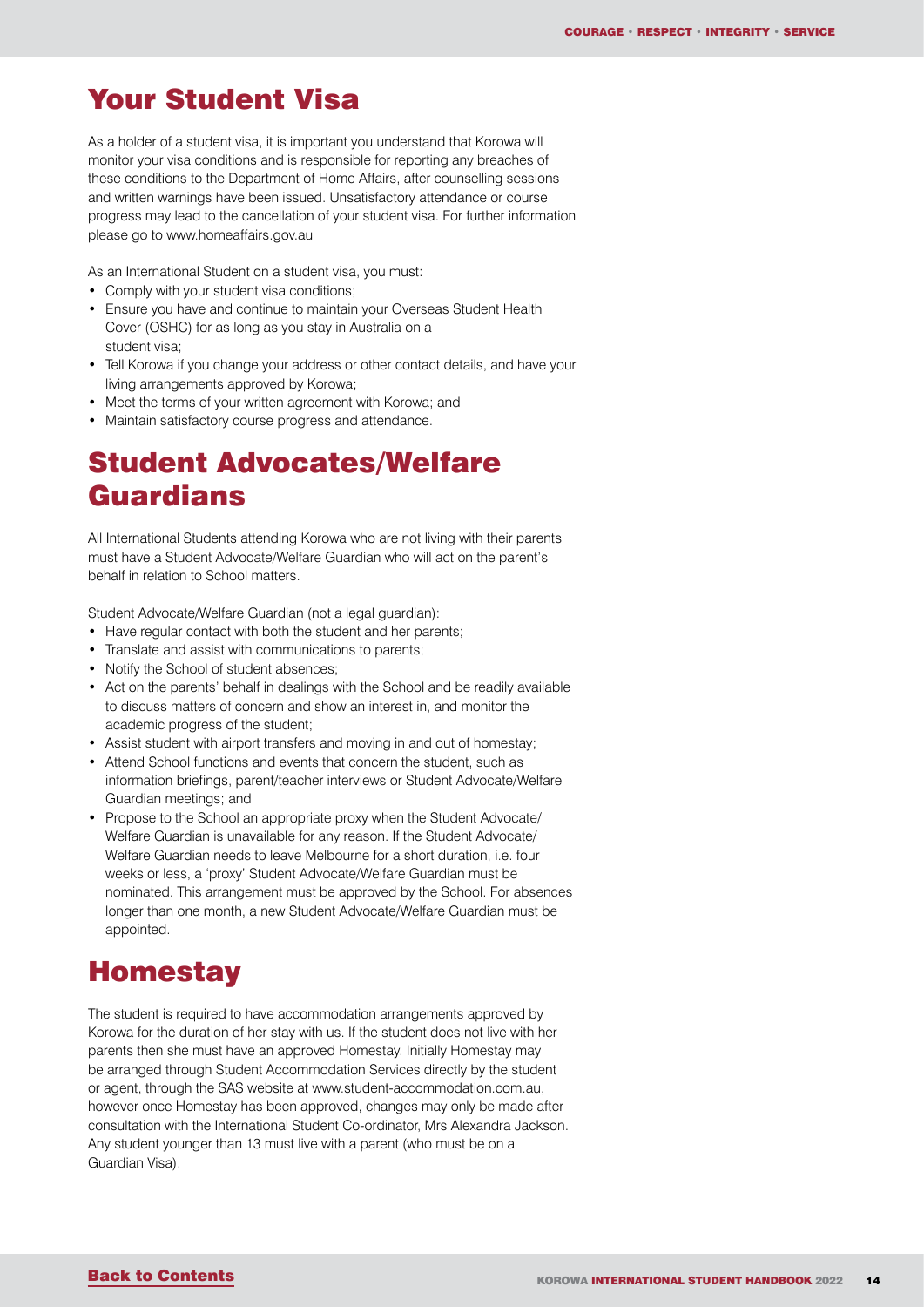<span id="page-14-0"></span>Please note the important Homestay Tips below:

- It is important that you feel relaxed and comfortable in your homestay;
- If you are worried about something e.g. your room is too hot or too cold or you do not like the food, it is important that you talk to your homestay family in a polite but honest way;
- In Australian culture it is ok to express your opinion or ask to change something, as long as the request is made politely;
- Ask your family about the rules of the house so that you understand clearly what is expected from you. They will give you some rules about what will happen in your house so there is clear communication; and
- Remember that you are sharing this family's home. Please treat your family and their home and possessions respectfully.

### Daily Attendance at School

It is a good idea to be here early. Plan to arrive 5 minutes before your first class so that you have time to get organised and get your books.

All students are expected to attend 100% of all classes. If your attendance falls below 80% your student visa may be cancelled and you will need to return to your home country. You are generally not permitted to leave the School during the day for any reason. Years 7 – 12 students (Senior School) must speak directly to Mrs Jackson or your Head of Year if you do need to leave for a very important reason.

The parents of Junior School students must speak with their Classroom Teacher

- **• If you are late to School:**
	- o Students in Years 7 12 must sign in with your student card at Student Services. If you arrive late, you will be marked absent for the morning and this will affect your attendance record. You must have a valid reason for arriving late.
	- o If a Junior School student arrives late, after 8.30am, she must report to Junior School Reception and sign in.
- **• If you are absent,** your homestay parent or your Student Advocate/ Welfare Guardian must telephone the School before 9.00am to advise the reason for your absence. You must also bring a doctor's certificate after you return to school to explain your absence.

Senior School – 8808 8888

Junior School – 8808 8844

- **• If you need to leave early:** 
	- o Students in Years 7 12 must sign out at Student Services. Your Student Advocate/Welfare Guardian will need to contact the School to confirm the reason for your early departure.
	- o Students in Years 5 and 6 who are leaving early must present a written note from a parent to the Junior School Office or confirm receipt of an email sent to the Junior School Office by her parent. ELC – Year 4 students must be in the presence of a parent when signing out of the School.
- **• Students who are unwell** should initially be assessed by the School Nurse, who will determine whether they should go home and will contact the parent/ guardian accordingly.
- Students requesting permission for an **extended absence** must submit a written request from their parents to the Principal.

#### **Every class that you miss affects your attendance record.**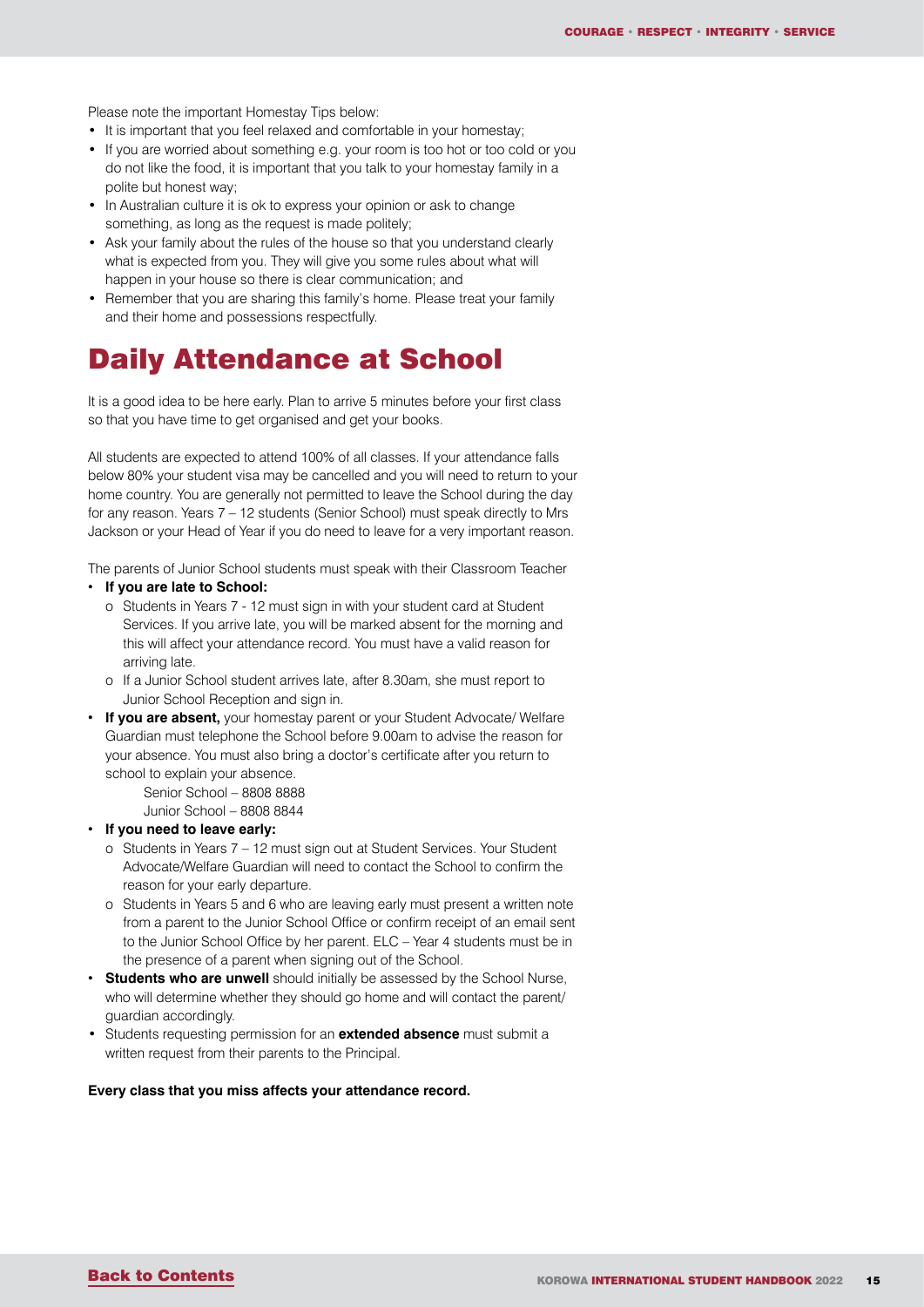### <span id="page-15-0"></span>Student ID Cards

All students are issued with an ID card. New students are provided with their ID cards approximately two weeks after their first school photo is taken. The Korowa ID card is used by students to sign in and out of School; when borrowing items from the Library; and for purchasing items from the Tuckshop.

### SunSmart

Korowa is a SunSmart School and, as such, takes very seriously the need for students to be protected against the sun while at School. All students should have their own sunscreen lotion/cream in their bag (roll-on is preferred). However, sunscreen can be provided for those who have not brought their own on any day. Students in Prep – Year 6 are expected to wear the Korowa cap/sunhat when outdoors in Terms 1 and 4. Junior School students are also expected to wear their straw hat to and from School.

If a student forgets to bring her cap/sunhat she will have to remain indoors or under cover.

### Term Dates

A list of term dates can be found on the School Website here: https://www.korowa.vic.edu.au/discover-korowa/term-dates/

## Trips and Tours

From Year 2 - 6, Korowa students take part in the following outdoor education activities and gradually build their skills:

- Year 2 day camp experience
- Year 3 camp for one night
- Year 4 and 5 camps for a two-night experience
- Year 6 Korowa to the Capital Tour for three nights

Each year, students in the Senior School are provided with the opportunity to extend their learning beyond the gates of Korowa, and attend their respective year level's Trip or Tour.

In addition, through the course of Senior School, your daughter can take advantage of the various tours and exchanges based on STEAM; language and culture; and, community service. The School generally launches each event with an information session approximately 6-12 months prior to the experience taking place. Parents who are interested in learning more about Experiential Learning Opportunities are encouraged to contact the Head of Senior School, Karlie Stocker, or visit the School Website.

In 2022, the Trips and Tours will be modified /rescheduled in response to COVID-19 conditions as required.

Trips and Tours:

https://www.korowa.vic.edu.au/learning-at-korowa/signature-programs/

### Uniform Expectations

Students are expected to dress and present themselves in a way which both reflects the Korowa Values and meets our uniform expectations.

Students are required to have both the winter and summer uniform. Summer uniform is worn during Terms 1 and 4. Winter uniform is worn during Terms 2 and 3. During the last two weeks of Terms 1 and 3, either summer or winter uniform may be worn; however, students should not mix summer and winter uniforms, nor should they mix summer/winter uniform with items from the sports uniform.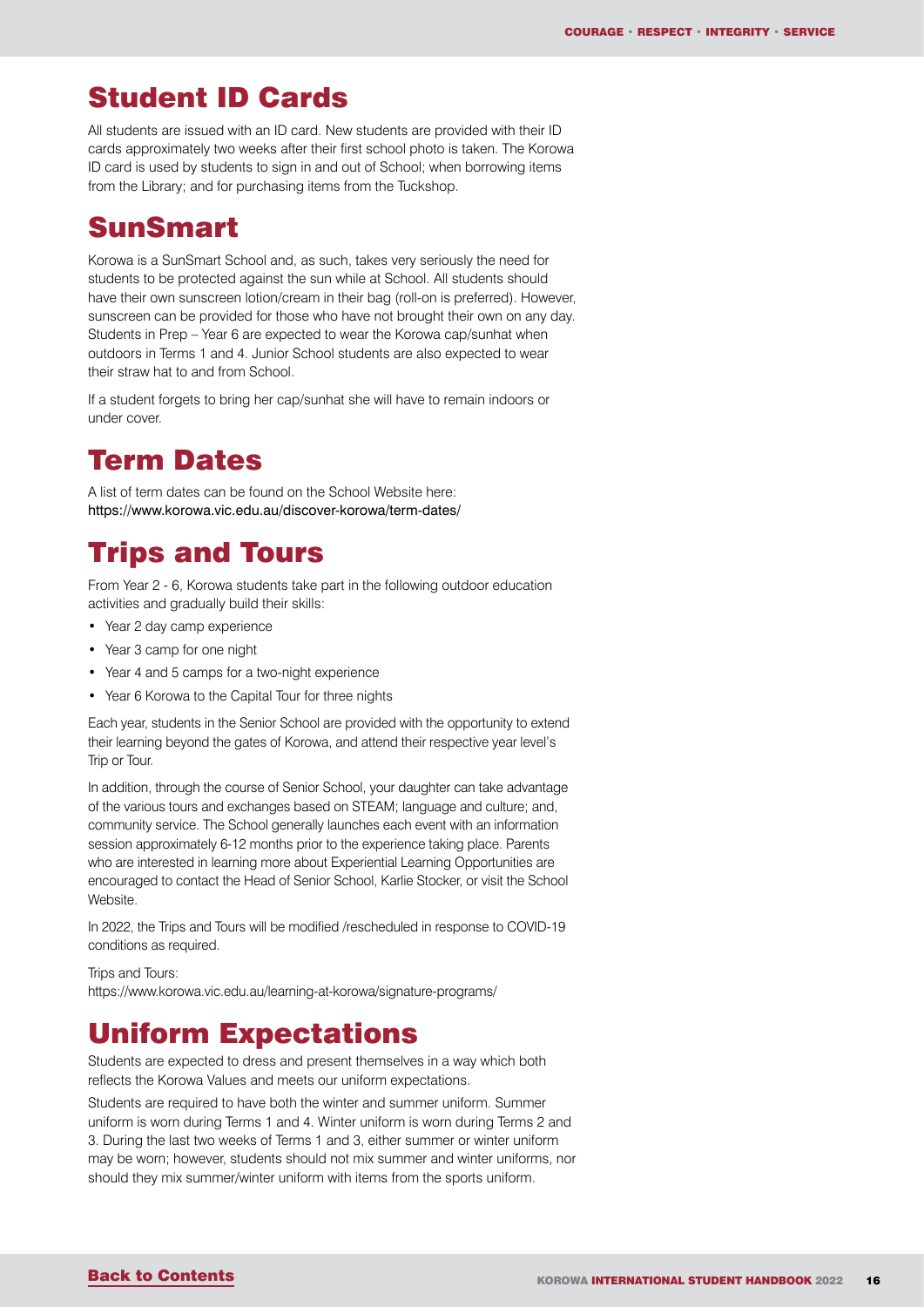<span id="page-16-0"></span>Correct sports uniform, including the cherry cap (Years 3-12) and the white sun hat (ELC - Year 2) must be worn to all PE lessons, sport practices and matches. In 2021, students can wear PE/Sports uniform items from the existing and updated PE uniform suite. On the days in which students have PE, Sport or Dance, they can wear their full sports uniform to and from School.

Students across the School should take note of the following particular uniform expectations:

- The hem of the winter skirt and summer dress should touch the top of the knee
- The blazer is the outer garment of the winter uniform when outside the School grounds
- Jumpers should always be worn under the blazer when outside the School grounds
- Hair must be of a natural colour and style
- Hair below collar length should be worn in a neat ponytail
- Students may wear a watch and one simple gold or silver stud or sleeper in each ear lobe. No other jewellery (including cartilage piercings) may be worn. Any other jewellery/adornment will be confiscated by staff and held in Student Services/Junior School Reception until the conclusion of the term
- Coloured nail polish, make-up and non-school badges and school bags are not acceptable
- All girls are expected to wear a Korowa ribbon (white, cherry or charcoal) with both the summer and winter uniform
- All girls are expected to wear their House ribbon (grey, pink, navy or red) to House events
- The blazer must be worn to all Chapel Services and Assemblies
- Scarves should not be worn to Chapel Services or Assemblies
- In ELC Year 2, the white Korowa Sunhat must be worn at Recess and Lunch (Terms 1 and 4)
- In Years 3 8, the Cherry Sports Cap must be worn at Recess and Lunch (Terms 1 and 4)

### Uniform Supplier

Korowa Uniforms are available from either the Bob Stewart store in East Malvern or on their website.

Appointments can be made for personalised service, particularly for parents new to Korowa. An interpreter is available for International students if requested.

Location: 150 Waverley Road, East Malvern Opening Hours: Six days a week (closed Sundays). Please check the Bob Stewart website for hours: www.bobstewart.com.au

## Valuable Items

Large sums of money and valuable items should not be brought to School. In exceptional circumstances, they should be left at the Junior School Office or Student Services for safekeeping.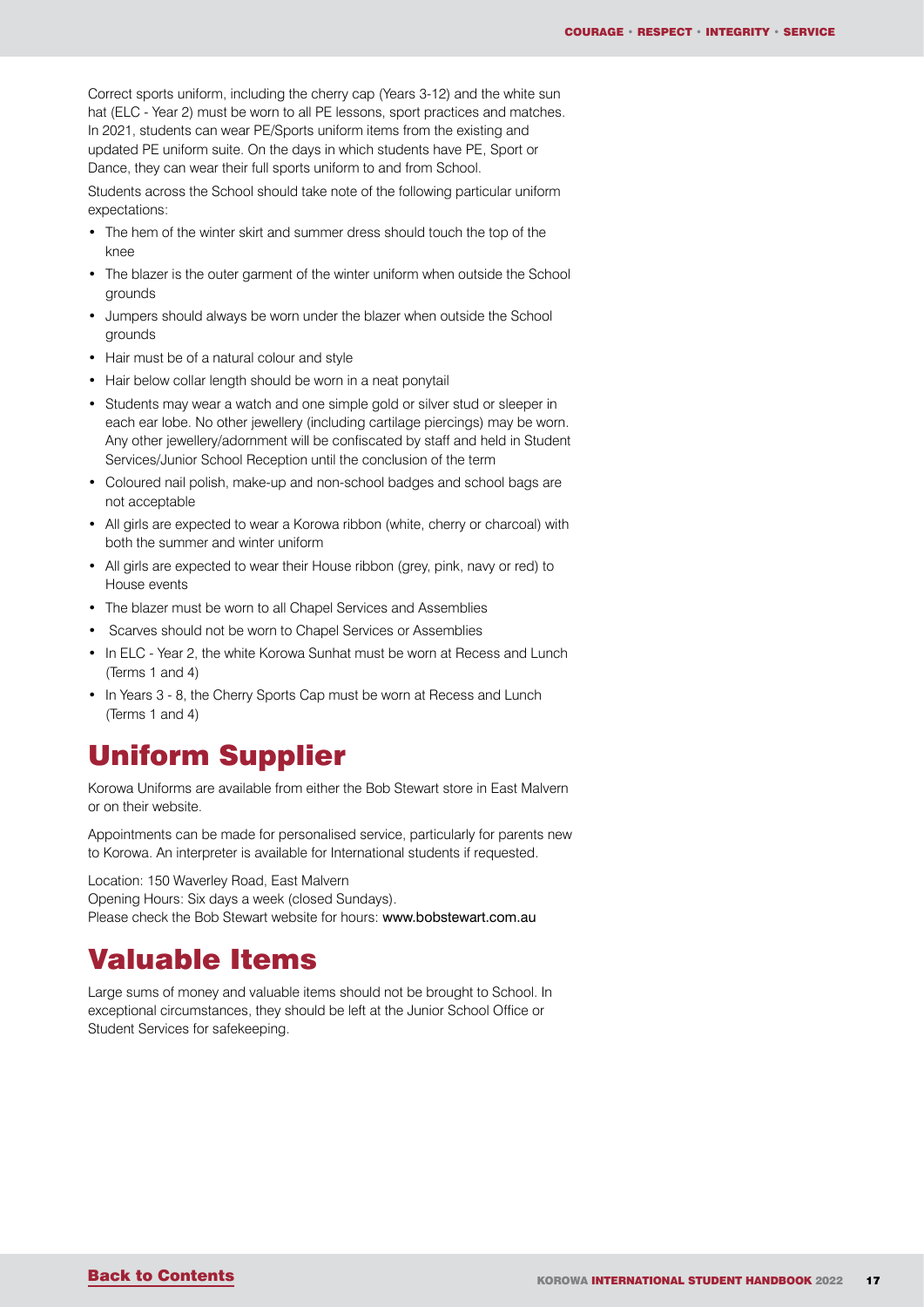# <span id="page-17-0"></span>Support and Welfare Services Available at Korowa

There are a range of staff at Korowa who are dedicated to ensuring International Students achieve personal success in their academic and social and emotional lives. This team of staff is led by the International Student Co-ordinator, Mrs Alexandra Jackson.



**International Student Co-ordinator**  Mrs Alexandra Jackson ajackson@korowa.vic.edu.au 8808 8826 (24 Hour Emergency Contact) 8808 8888 (School)



**Head of Year 7**  Miss Mein amein@korowa.vic.edu.au



**Head of Year 8**  Ms Agenbag eagenbag@korowa.vic.edu.au



**Head of Senior School**  Ms Stocker kstocker@korowa.vic.edu.au



**Head of Junior School**  Miss Barker jbarker@korowa.vic.edu.au



**Director of Enrolments**  Mrs Andrews admissions@korowa.vic.edu.au

**Learning Support Co-ordinator**

swhithouse@korowa.vic.edu.au



**Head of Year 9**  Mrs Tanner ktanner@korowa.vic.edu.au



**Head of Year 10**  Ms Versa sversa@korowa.vic.edu.au



**Head of Year 11**  Ms Lennie clennie@korowa.vic.edu.au



**Head of Year 12 and EAL Teacher** Ms Cook ncook@korowa.vic.edu.au



**School Counsellor**  Ms Spurling espurling@korowa.vic.edu.au

lbennerhassett@korowa.vic.edu.au

**Careers Counsellor** Mrs Blennerhassett

Mrs Whithouse



**International Student Captain** Miss Maggie Cheng mcheng22@korowa.vic.edu.au



**EAL Support Teacher** Ms Gillies rgillies@korowa.vic.edu.au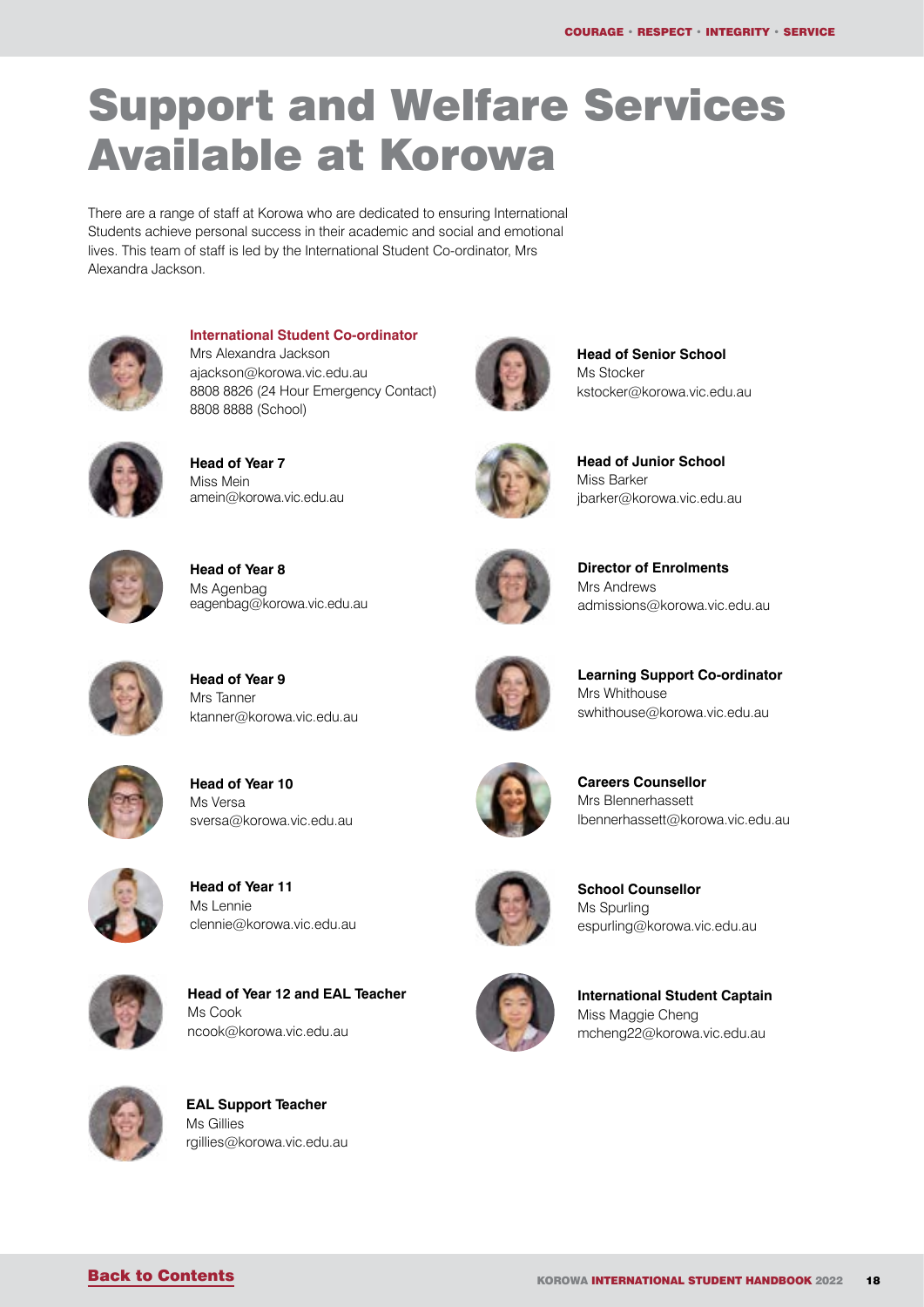# Support and Welfare Services Available at Korowa



**School Nurse** Brenda Linsell BLinsell@korowa.vic.edu.au



**School Chaplain** Kirsten Winkett KWinkett@korowa.vic.edu.au

**Student Services (8.00am-4.00pm)** studentservices@korowa.vic.edu.au



**Deputy Principal**  Ms Gooch lgooch@korowa.vic.edu.au



**Interim Principal** Ms Umbers numbers@korowa.vic.edu.au

**Junior School Reception (8.00am-4.00pm)**  LCrouch@korowa.vic.edu.au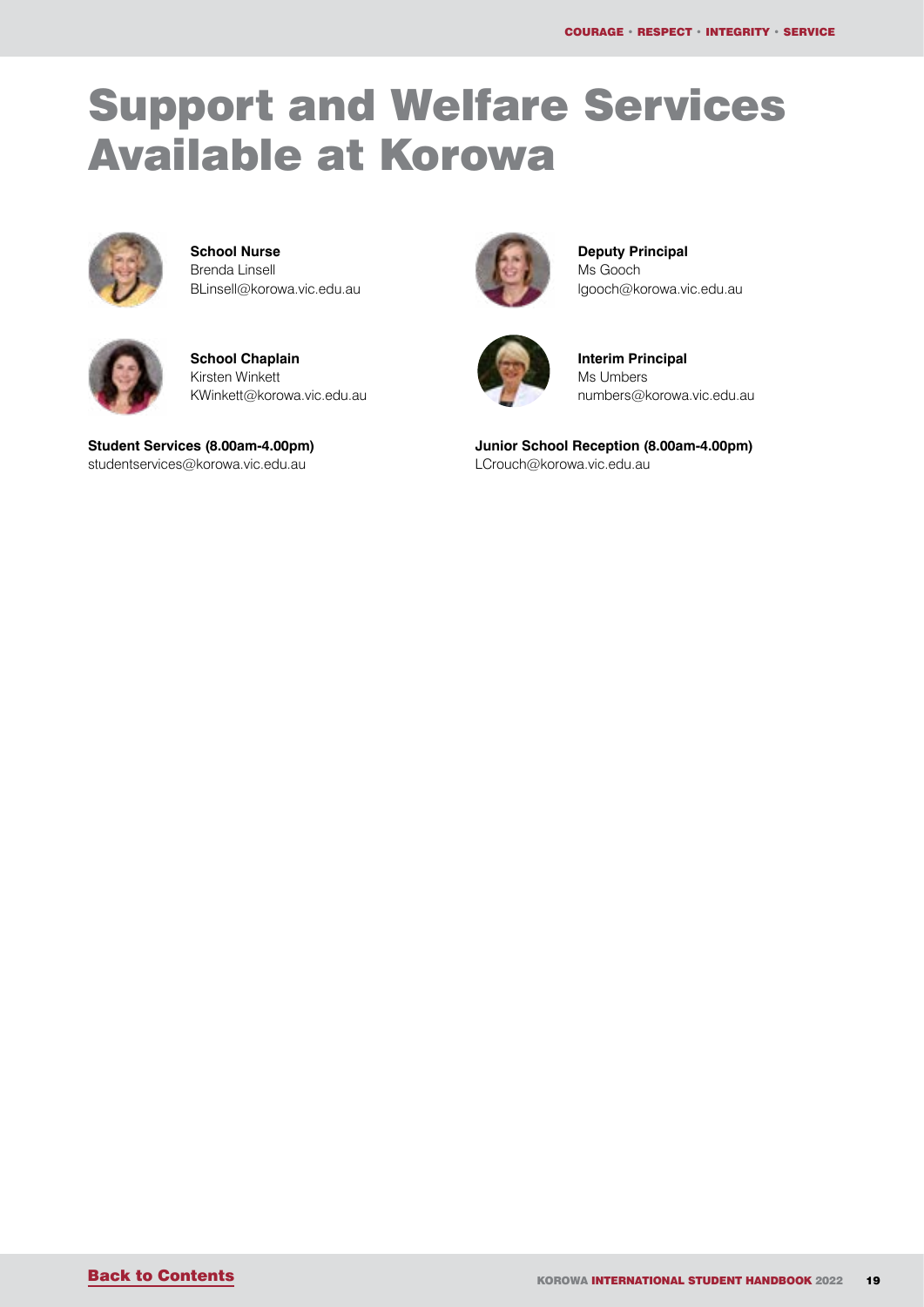# <span id="page-19-0"></span>Need Help?

### Who to seek out

#### **Junior School (Prep – Year 6):**

Students or parents should speak to their Classroom Teacher in the first instance.

**Senior School (Years 7 – 12):** Please refer to the diagram below.

### Who can I ask for help?

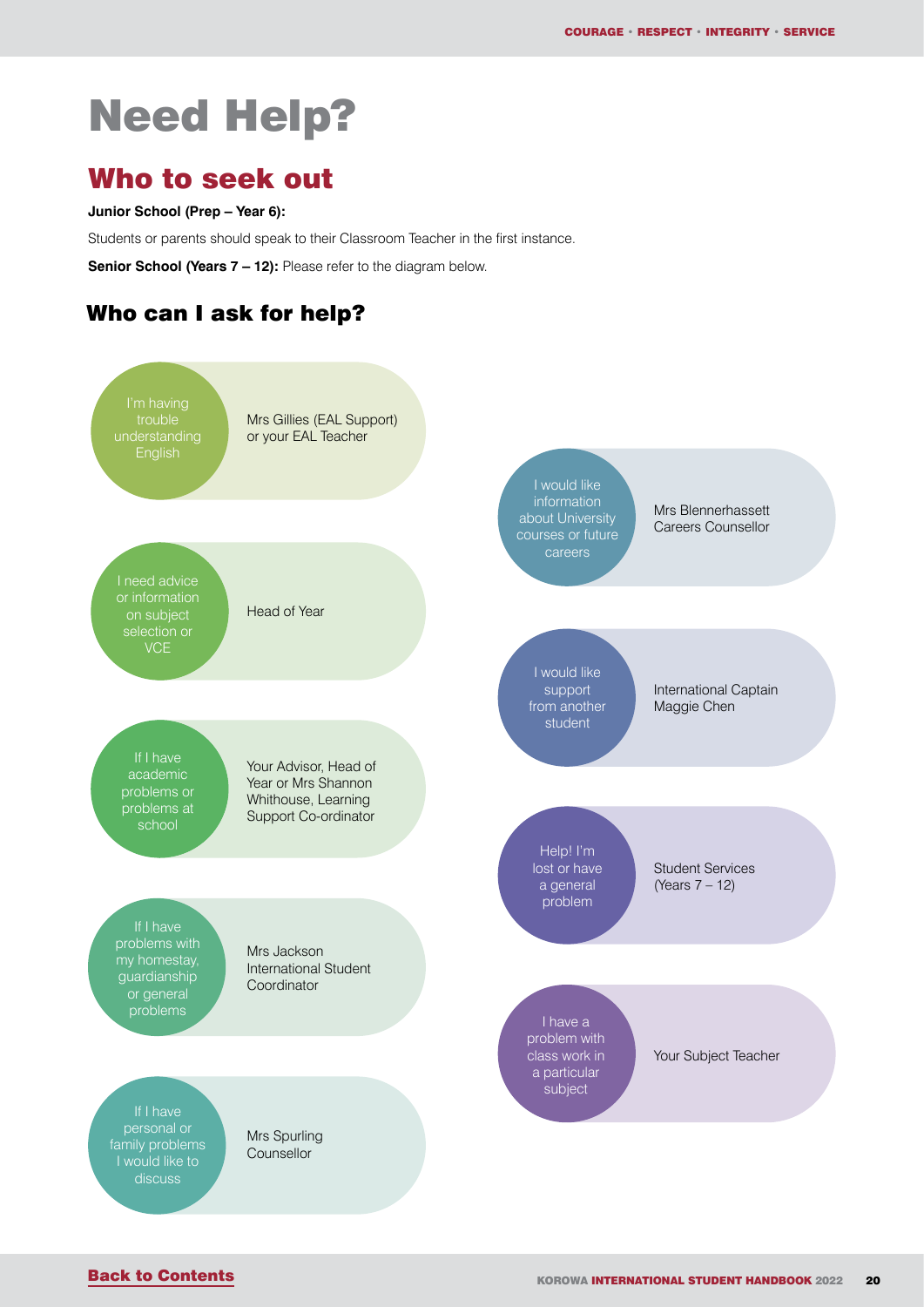## <span id="page-20-0"></span>Legal Services

Consumer advice for International Students can be obtained by visiting the following:

#### **Consumer Affairs Victoria**

1300 55 81 81

9.00am – 5.00pm Monday to Friday (except public holidays)

#### **Victorian Legal Aid**

1300 792 387

Monday to Friday from 8.45 am to 5.15pm, for free information over the phone about the law and how we can help you.

## Doctors, Hospitals and **Emergencies**

#### **Doctors**

In Australia, if you are sick, you go to see a Doctor. Doctors have clinics and centres in all parts of Melbourne. There will be one near where you live. This is where you go if you have the flu, or are unwell and it is not an emergency.

The Glen Iris Medical Group near Korowa is located at 177 Burke Rd, Glen Iris Vic and can be contacted on 03 9509 7633.

Vitality Medical Health Centre is also nearby and is located at Suite 4, Level 1, 1632 High Street, Glen Iris Vic. Phone 03 9885 5433.

#### **Hospitals**

If you have an emergency, like a sudden very serious illness, or you are badly injured (such as in a car accident), or you break a bone, then you go to the hospital. Hospitals deal with serious, sudden or life-threatening illnesses and injuries. You do not go to the hospital if you are just feeling unwell.

#### **Emergencies**

In the event of an emergency please call 000.

When you call Triple Zero (000):

- Do you want Police, Fire or Ambulance?
- Stay calm, don't shout, speak slowly and clearly.
- Tell them exactly where to come. Give an address or location.
- 131 126 24 hour Poisons Information Centre

131 114 – Life Line: 24 hour service

1800 551 800 – Kids Helpline

1300 224 636 – Beyond Blue

#### **School Nurse at Korowa**

If you feel unwell whilst at School, please visit the Health Centre where the School Nurse, Brenda Linsell, will assist you. She is located adjacent to the Drama Halls in the West Wing of the School.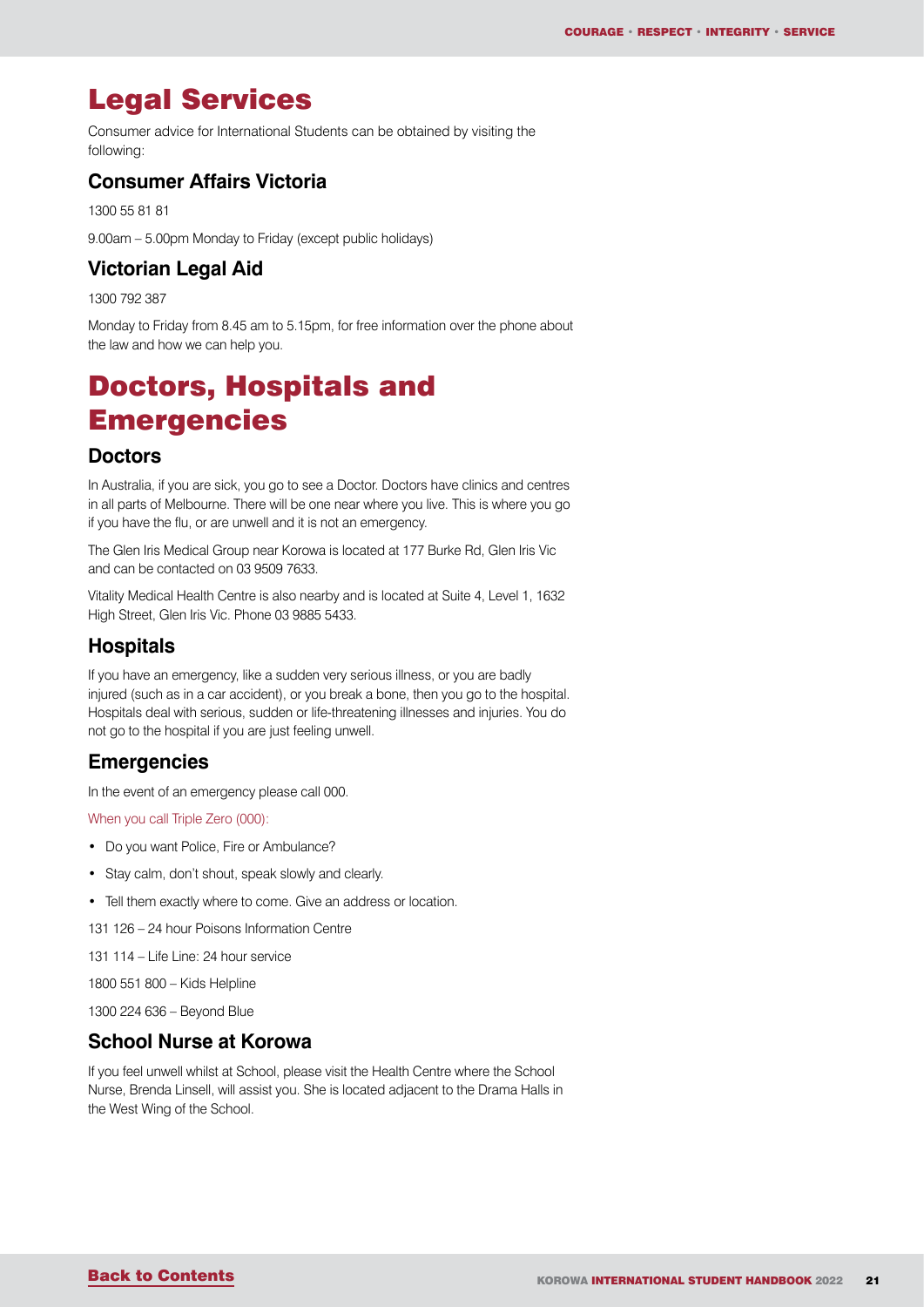### <span id="page-21-0"></span>**School Diary**

The School Diary is compulsory in Years 7 and 8, and optional in Years 9-12. If students in Years 9-12 choose not to purchase a School Diary they should ensure that they have an appropriate and effective method for recording their work and commitments, including homework tasks, due dates for assignments, assessment tasks and tests/exams.

Parents in the Cripps Program are asked to take an active interest in their daughter's homework and study by helping ensure that she uses the School Diary effectively and she undertakes a regular homework pattern. Parents can assist by:

- having conversations about topics being studied;
- providing a quiet time and place for study;
- ensuring that their daughter has some rest and relaxation time; and
- where there are concerns, notifying the subject teacher or Head of Year;
- signing the School Diary.

### Konnect

Konnect, Korowa's Learning Management System is a comprehensive online, interactive teaching and learning environment and is the primary source of online communication between the School and students. Parents are also encouraged to access Konnect regularly, to access information shared by the School.

### Facilities and Resources

Korowa provides students with a range of facilities that assist their academic and co-curricular learning.

These include:

- Senior School and Learning Commons (Library)
- Junior School Learning Commons (Library)
- Student Services
- Beatrice K Guyett Assembly Hall
- Margaret McPherson Music Centre
- Science Laboratories
- Food Technology Kitchen
- Cripps Centre
- Swimming Pool *(under construction)*
- Sport Centre *(under construction)*
- STEAM Lab
- IT Help Desk
- Tuckies (Canteen)

## Room Code Guide – Reading your Timetable

#### **Letters**

- W West Wing (side that Tuckies cafe is on)
- E East Wing (nearest the oval)
- FT Food Technology
- C Cripps Centre

#### **Numbers (the first number after the letter)**

- 1 Ground Floor
- 2 Level 2 (the library level)
- 3 Level 3 (the VCE Centre level)
- 4 Level 4 (the Art level)
- E.g. E317 would be room 317 in the East Wing, on Level 3 (the same level as the VCE Centre)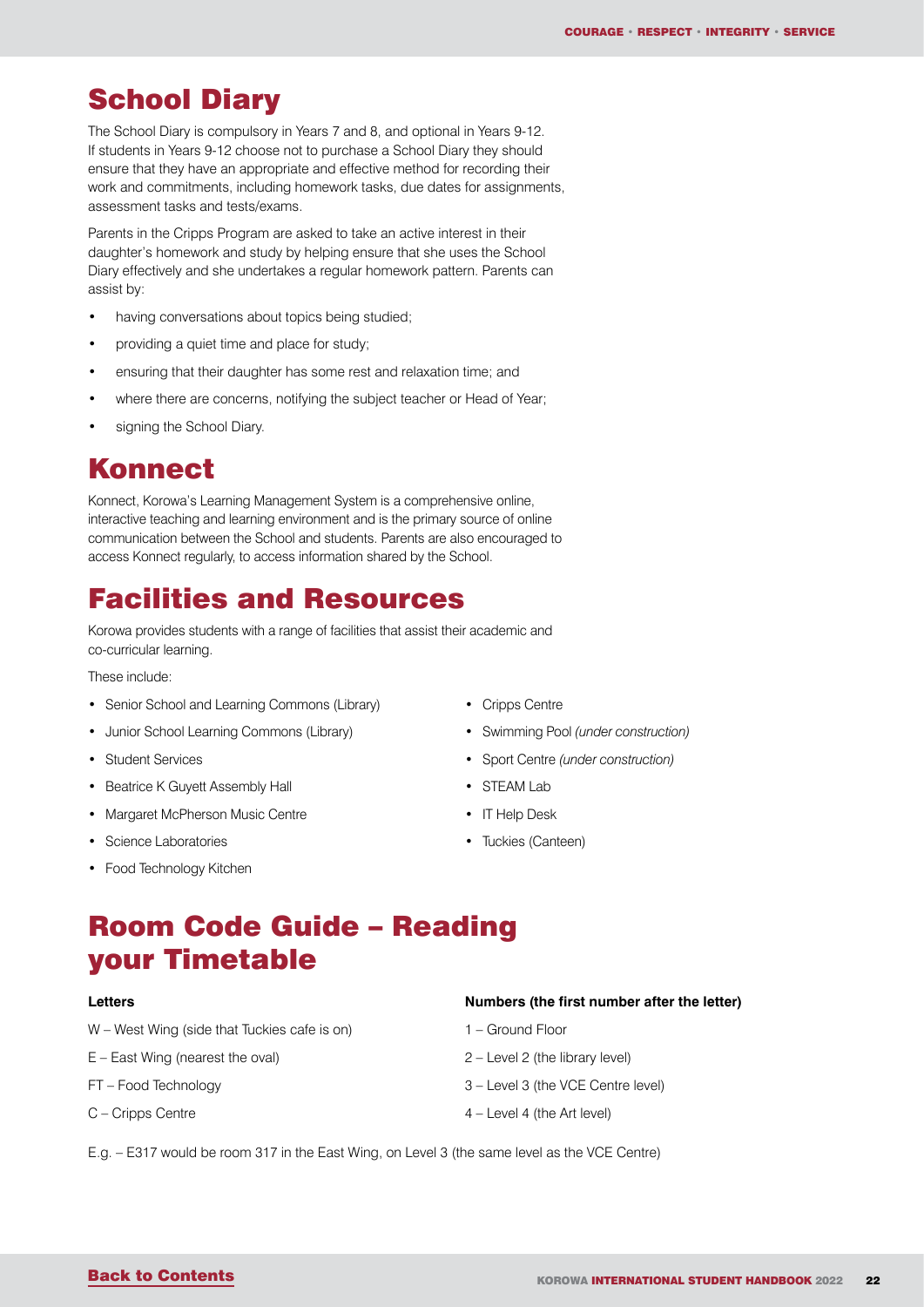## <span id="page-22-0"></span>Public Transport

Students have many options for getting to Korowa safely and conveniently.

#### **Train**

The nearest train station, Glen Iris station, is a 5 minute walk. Glen Iris station services the Glen Waverley train line. Many other train lines connect to the Glen Waverley line from Richmond Station, a less than 30 minute trip. Other train stations are also accessible.

#### **Bus**

Please check www.ptv.vic.gov.au for bus routes.

#### **Tram**

Tram routes 5 and 6 stop within a 10 minute walk to Korowa. Tram route 72 stops at Gardiner Station, a 15 minute walk to Korowa. From tram route 16, transfer to a route 5 or 6 tram.

For more information on public transport timetables, maps and Myki, visit: Public Transport Victoria, www.ptv.vic.gov.au

## Complaints and Appeals Procedure

Korowa recognises that, from time to time, students and/or their parents may not agree with the School's way of handling a situation or process. If this arises during the schooling of an international student, there is a defined process of escalation for resolution.

In the first instance, the student or family should contact the International Student Coordinator and attempt to resolve the issue through mediation or informal resolution of the complaint.

School policies, including Korowa's Complaints & Grievances Policy and the International Student Grievances Policy, are available on the School website here:

https://www.korowa.vic.edu.au/page/enrol/international-students/school-policies/

#### **Here are some tips from students who have all had their first day in Australia, their first day at Korowa once**

- Try new things, lots of them
- Don't be afraid to make mistakes, you might learn more from them than from your successes
- Be patient with yourself: it takes time to take in all the new tastes, smells and ways to do things
- Enjoy yourself and keep an open mind to new experiences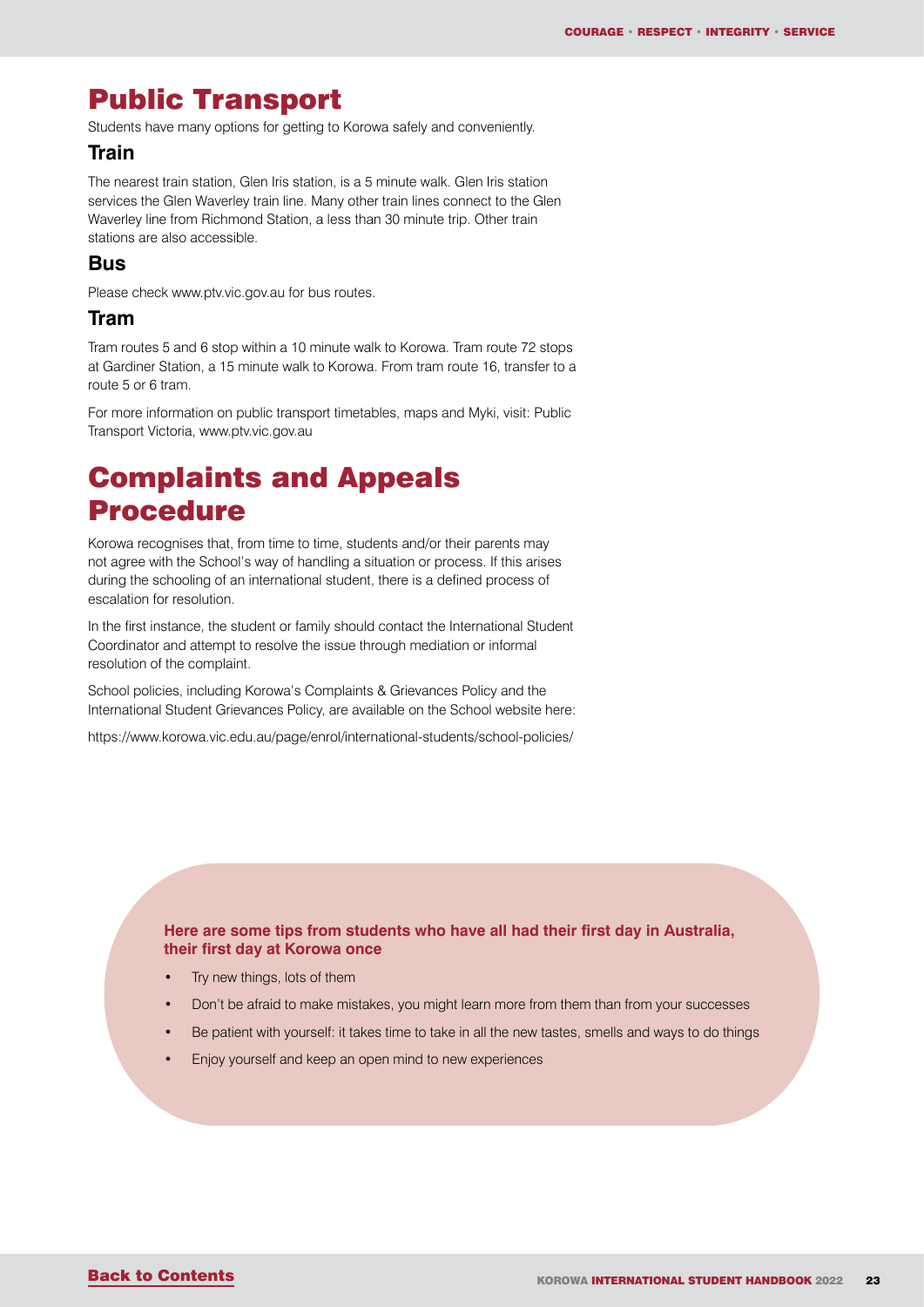# <span id="page-23-0"></span>Local Area Map